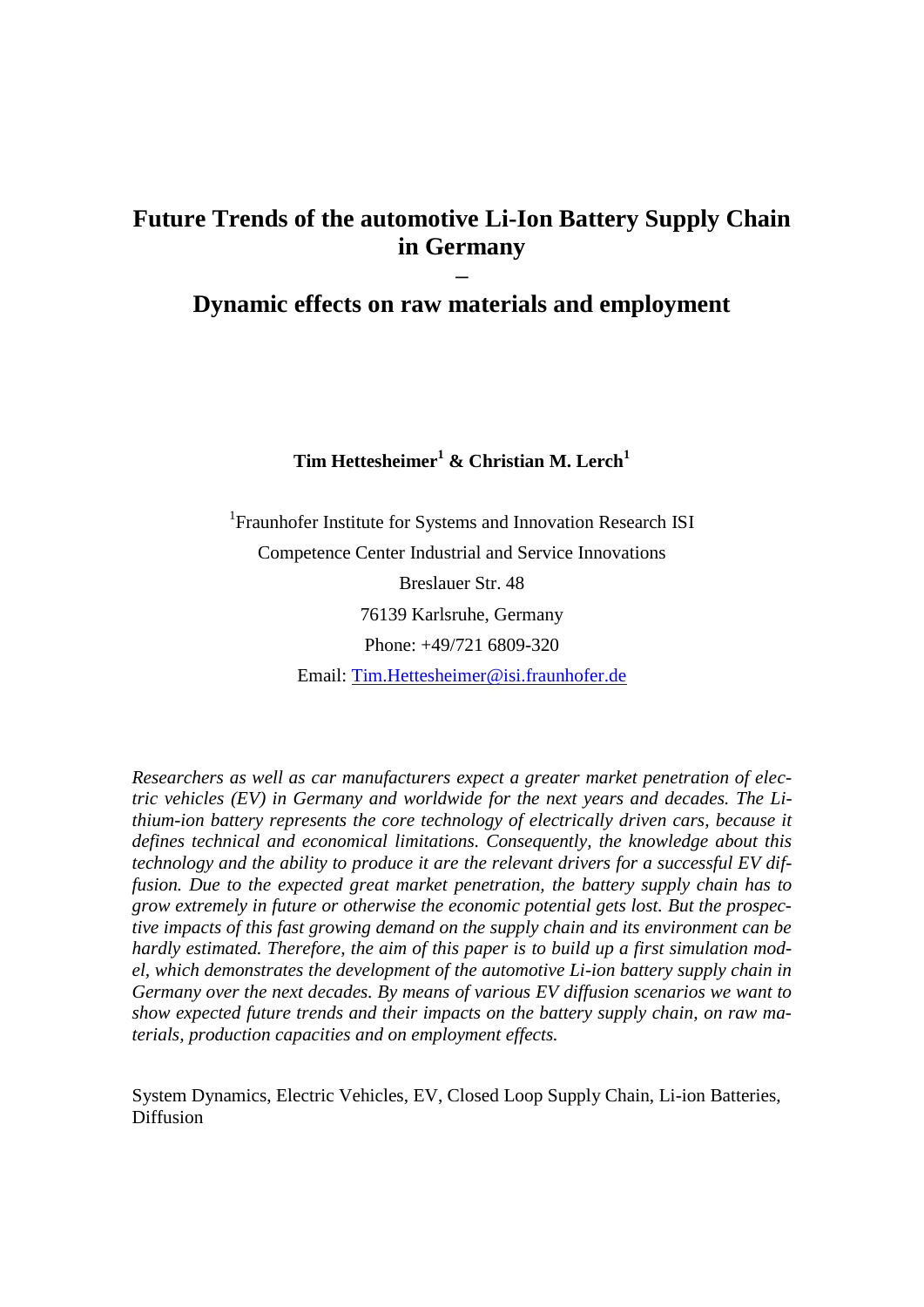## **1 Introduction**

Due to climate change and the global shortages of resources there has been a rethinking of individual mobility basing on combustion engines. These external drivers on the one hand and the strong technological improvements of batteries on the other hand led to the introduction of first electric vehicles (EV) during the last years (see Kley et al. 2011). But researchers as well as car manufacturers expect a greater market penetration for the next years and decades.

The most promising energy storage technology at the moment is the Lithium-ion (Liion) battery. This type of battery describes the core technology of electric vehicles, because it defines technical limitations, as power and range (e.g. Tate et al. 2008), and economical limitations, as the purchase price (e.g. Nemry et al. 2009; Brooker et al. 2010). Consequently, the knowledge about this technology and the ability to produce it are relevant drivers for a successful EV diffusion. Beyond the technical know-how, this technology holds high economic advantages as value and employment creation. Summing up, the battery supply chain will play a central role for the car manufacturing in future.

The automotive industry is one of the most relevant sectors in Germany. The aim of the German government is to establish Germany as lead market and provider for electric mobility (see NPE 2011). If there will be such a great market penetration as expected, this leads to a high demand of Li-ion batteries, too. Consequently, the battery supply chain has to grow extremely or otherwise the economic potential gets lost.

The effects and impacts of this fast growing demand on the supply chain and their subsystems can be hardly estimated. Due to feedback loops, delays and the long time horizon it seems impossible to give valid information about the existing economic potential, the need of raw materials and recycling activities and the development of employment effects. Moreover, there are uncertainties of the diffusion of electric cars and of a high number of further influencing factors, such as labor productivity, recycling quotes and production capacities. Finally, there exists a high variety of future trends for the battery supply chain in Germany and its environment.

Therefore, the aim of this paper is to build up a first simulation model, which demonstrates the automotive Li-ion battery supply chain in Germany over the next decades. By means of various scenarios we want to show expected future trends and their impacts on the supply chain and its environment, as

- the need of raw materials and the potential of recycling critical materials in future and
- the development of employment in Germany and the involving need for qualified staff.

To reach this aim, the paper is structured as follows: after the introduction, chapter 2 works out the dynamic hypotheses, which describes the linkage of the electric car diffusion, the battery supply chain, raw materials and employment. Afterwards (chap. 3), the causal loop is transferred into a first stock and flow model, which is filled with data from actual studies afterwards. In chapter 4, we simulate various diffusion scenarios for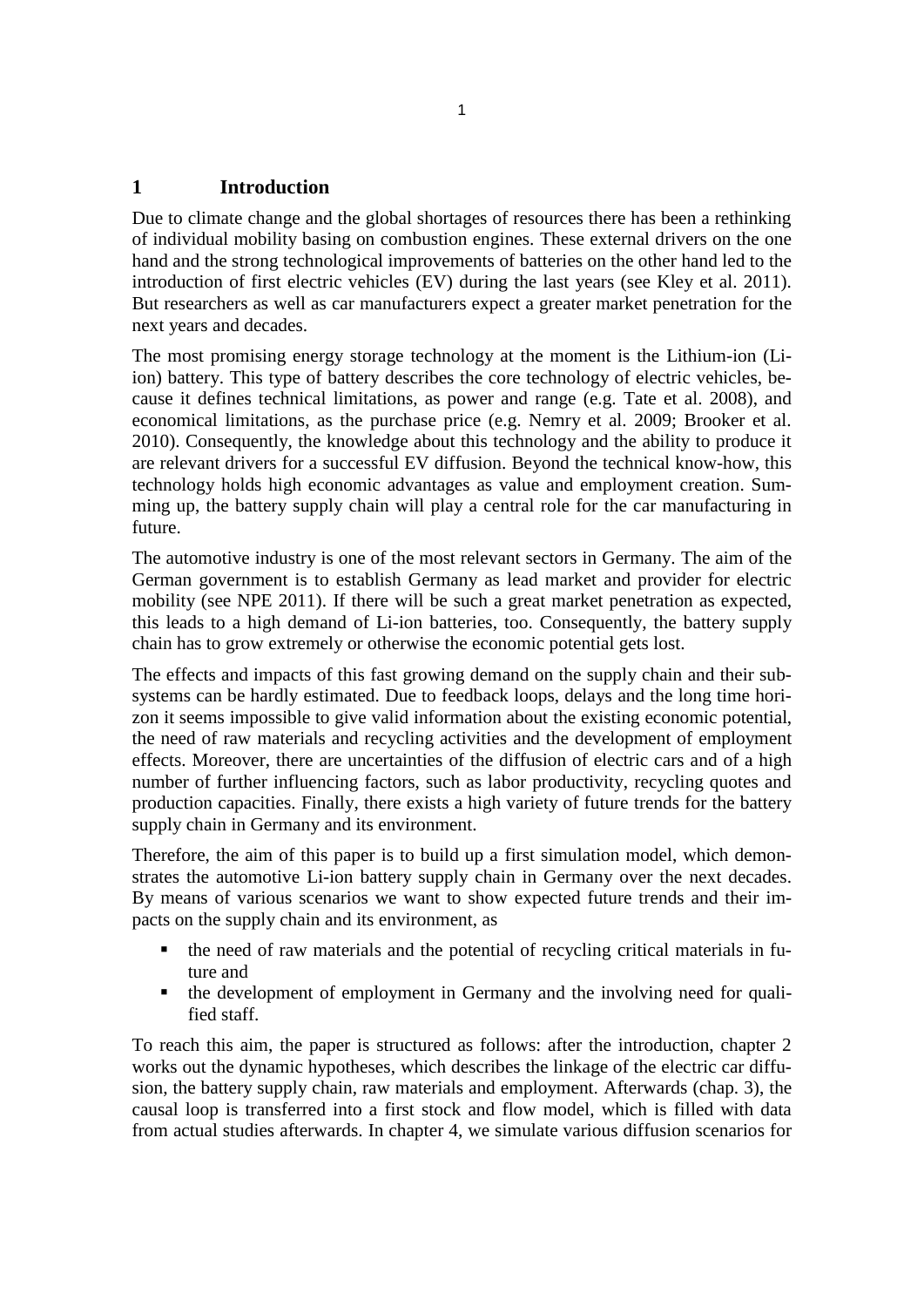electric cars taken from actual research reports and analyze their influences on the battery supply chain and consequently, on raw materials and employment. Finally the paper closes in chapter 5 with a conclusion and an outlook for further research.

#### **2 Linking electric car diffusion and the Li-ion battery supply chain**

As literature shows, System Dynamics is a practical tool for analyzing future trends of closed loop supply chains or to demonstrate the market diffusion of innovative technologies. Moreover, system dynamics is already used for analyzing the dynamics of electric car diffusion. The basic ideas of those topics can be described by the following:

Closed loop supply chains are modeled and simulated in lots of system dynamics contributions and publications. A high variety of topics is regarded under different points of views, as e.g. replacement part management (e.g. Spengler/Schröter 2003; Lehr/Milling 2009), remanufacturing processes (e.g. Rodrigues et al. 2012) or stock management (Mutallip/Yasarcan 2012). A basic structure for recycling processes, as e.g. for replacement parts, is delivered by Fleischmann 2001. The author describes the generic idea of a dynamic recycling management: A new product generation is introduced to the market and after a specific time horizon the first products of this generation become obsolete. Consequently, these products may be recycled and delivered back to the market again. Those material feedbacks exist all over the whole life cycle of new product generations and continue a long time after the last product was introduced to the market. Accordingly, the recycling rates or rather the material feedbacks depend on the market stock and may be used to decrease the need of raw materials. Following this basic idea, the simulation of closed loop supply chains is an adequate instrument for analyzing the material feedback during the battery production life cycle.

Also the diffusion of new technologies is a relevant topic in system dynamics research. Generic structures are shown for example in Sterman 2000, Morecroft 2007 or Warren 2008. Other authors transferred the famous diffusion model of Bass (1969) into a system dynamics structure and are then able to analyze the influences of single factors on the diffusion progress (see Maier 1998; Milling, Maier 1996). Moreover, those models give recommendations for the innovation management of companies aiming at a faster or greater diffusion of new products under competition (e.g. Milling 2002). As a consequence of this system dynamics diffusion research, there exist some simulation models, which deal explicitly with the diffusion of electric vehicles, but under various points of views (e.g. Keith et al. 2012; Wachter/Spengler 2012).

But up to now, there seems to be a gap considering the diffusion of electric vehicles and their impacts on the supply chain of batteries and its environment. Because of the high relevance of this topic for policy makers and manufacturing companies in Germany, we will combine existing approaches and present a first automotive Li-ion battery supply chain model for Germany.

As a first step, this paper works out the linkage between electric car diffusion, the demand and production of batteries and the involving dynamic effects on raw materials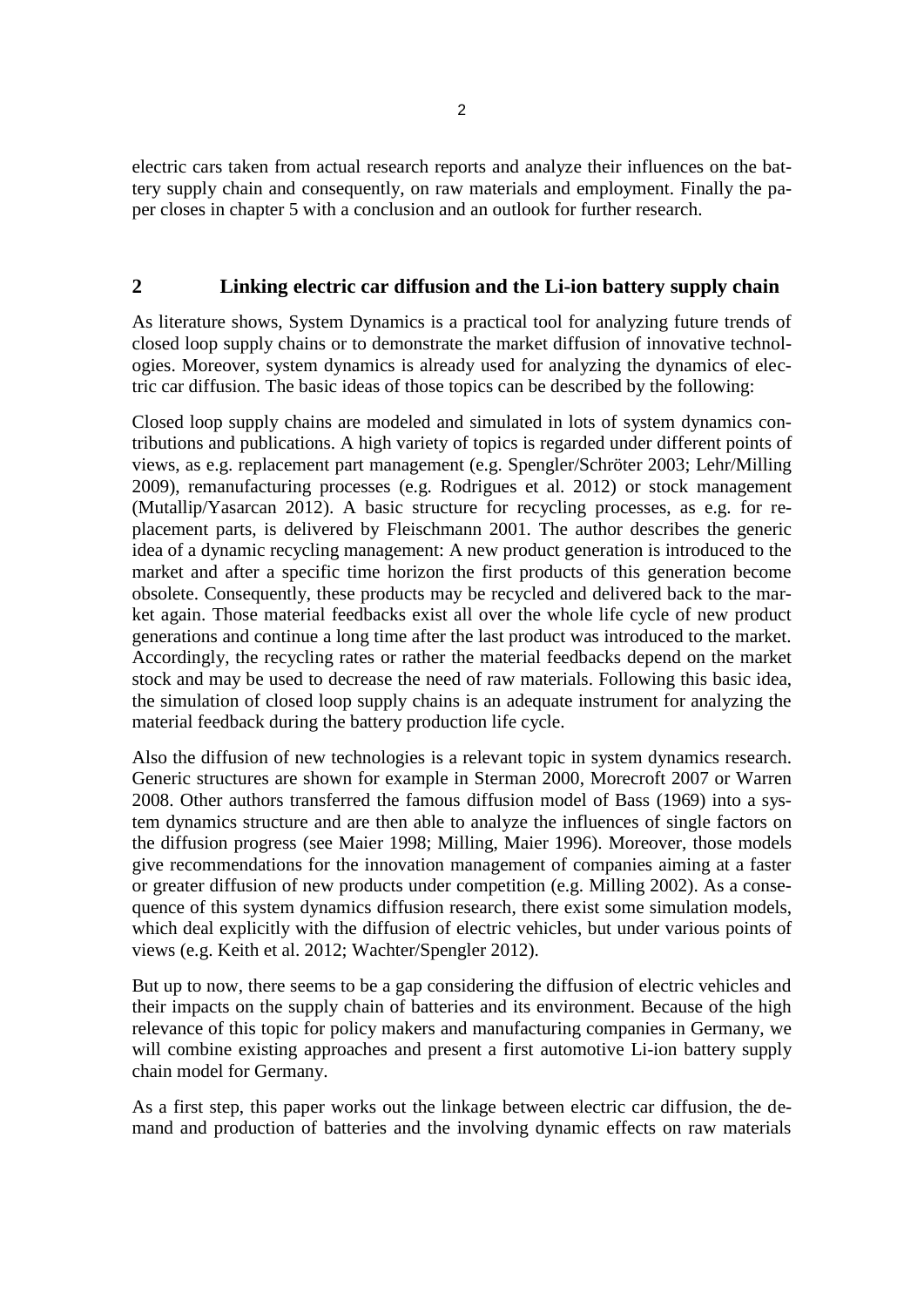and employment. Therefore, [Figure 2-1](#page-3-0) shows a causal loop diagram describing the dynamic hypotheses of the battery supply chain model with sub-sectors.

At first it gets obvious, that the model uses four sub-systems: the sales market, for defining the diffusion of electric cars, the production and supply chain and the supply markets, for analyzing the dynamic effects on raw and recycled materials as well as on employment.



<span id="page-3-0"></span>Figure 2-1: Dynamic hypotheses for the battery supply chain model

The sales market describes the diffusion of electric cars. Therefore, this sub-system holds the market potential, defining the saturation limit of the new technology. The market diffusion represents the number of sold EV. The higher the market potential or rather the saturation limit, the higher the number of sold electric cars over time and the smaller the remaining potential of customers. Consequently, this balancing loop  $(B1)$ describes the market diffusion by means of an S-shaped growth.

Depending on the progress of the market diffusion, the order rate as well as the production rate increase over time (Sector "Production & Supply Chain"). The manufacturing of batteries is a time-consuming process, but a few weeks or months later they ran through the whole supply chain and are delivered to the market. This reinforcing loop (R1) demonstrates the interconnection between the demand of batteries and the production rate. Afterwards the battery is in usage and after a longer time of maybe a few years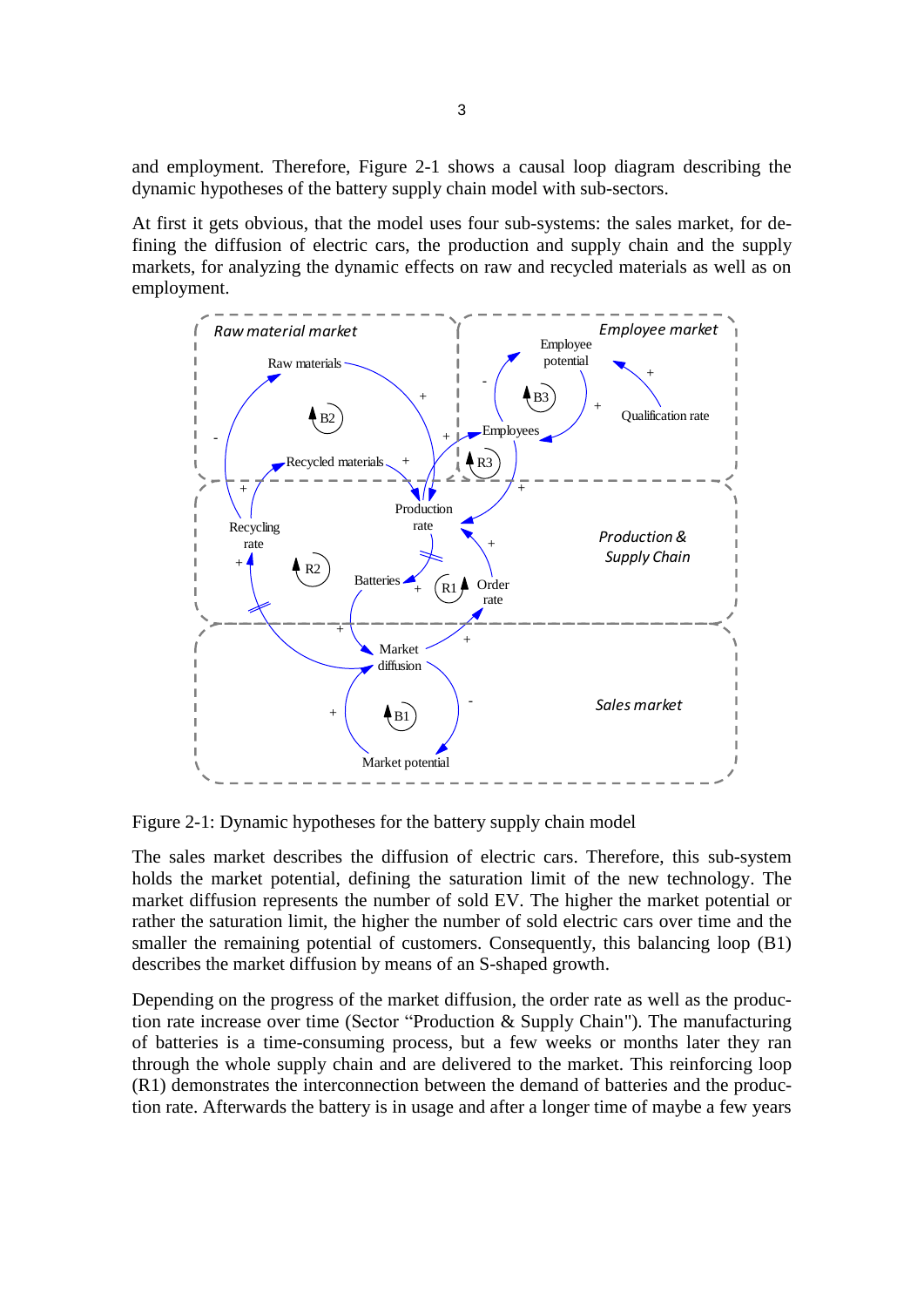the obsolete battery gets recycled. Consequently, the growth of the market diffusion leads to a few year time-delayed increase of the recycling rate.

The supply market of materials is separated into two sectors: the raw materials and the recycled materials. This leads to the opposing trend that a higher recycling rate leads on the one hand to a higher availability of recycled materials and on the other hand to a decreasing demand of raw materials. Consequently, these connections close two loops  $(R2 \& B2)$ . While recycled materials are pushed by an increasing production rate  $(R2)$ , the need for raw materials is slowed down by a higher recycling rate.

Finally, there exists a linkage to the employee market. This supply market is directly linked with the production rate. A higher production rate leads to a higher demand of employees. This demand gets slowed down by the employee potential, which describes the number of available persons with an adequate qualification. The growth of the production rate leads to an increase of the demand of employees and hence, to an exhaustion of the employee potential. The only possibility to raise the pool of qualified persons is to modify the external driven qualification rate. Accordingly, the pool gets exhausted by a greater production rate and gets raised by a higher qualification rate. The linkage between battery supply chain, employees and qualification is shown by the loops R3 and B3.

## **3 Stock and flow structure and interaction of the sub-systems**

The simulation model has a simple system structure and consists, as already mentioned above, of four sub-systems. The sub-systems and their interaction are illustrated in [Fig](#page-4-0)[ure 3-1.](#page-4-0)



<span id="page-4-0"></span>Figure 3-1: Overview of the sub-systems and their interaction

The "Sales market" represents the superior sub-system, which triggers the development in the other three sub-systems by the customers demand for electric vehicles (see [Figure](#page-5-0)  [3-2\)](#page-5-0). The model distinguishes between three types of electrically driven cars: The hybrid electric vehicle (HEV), the plug-in hybrid electric vehicles (PHEV) and the battery electric vehicles (BEV). All types of cars influence the Li-ion battery supply chain. For this purpose, Bass's diffusion model for demand development was used as initial point for model and modified to take repeat purchases into consideration (adopted from Sterman 2000; Bass 1969). A certain customer potential exists at product introduction,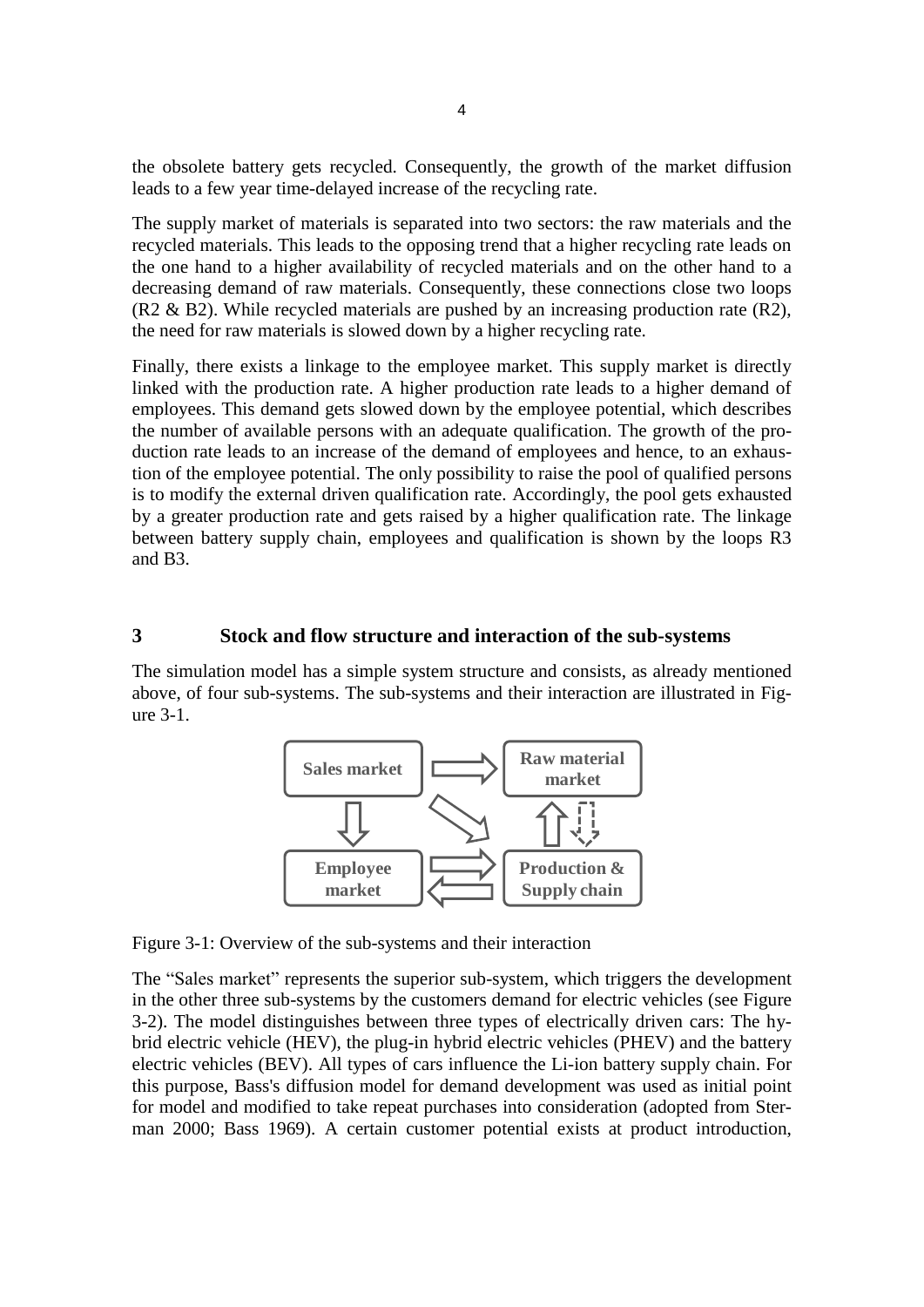which is exhausted over time by the demand. "Customers" describes the client stock. "Obsolescence", the period in which an electric vehicle ages and must be repurchased when the client becomes a potential customer again (see Sterman 2000; Stumpfe 2003). Alpha and beta are factors for describing the diffusion process (see Bass 1969) for initial purchases. Furthermore, the model shows two specifics compared to the origin models of Sterman 2000 and Stumpfe 2003. The "Obsolence" does not only lead to the repurchase of an electric vehicle´s battery, it also represents the input for the battery recycling of aged batteries. Another special character of the sub-system is the decline of the HEV life-cycle ("Potential customers"). This is based on the assumption, that HEV are only seen as an interim solution.



<span id="page-5-0"></span>Figure 3-2: Development of the demand for electric vehicles and the required battery capacity

The demand for each kind of electric vehicle, together with their specific battery capacity (in kWh) results in the total demand for produced battery capacity. This value also determines the required working force in the "Employee market" sub-system as well as the required production capacity in the "Production & supply chain". Currently there are different approaches to construct an electric vehicle battery. Besides the design, they differ in the materials used for the cathode, which constitutes the core element of all cells. In the model it is assumed that so called NMC-cathodes are used for the batteries. They contain the materials: Nickel, manganese and cobalt and are seen as one of the most promising cathodes for e-mobility applications.

The sub-system "Production & supply chain" has a common structure (e.g. see Sterman 2000) and is kept quite simple due to the fact that the main emphasis of the model lies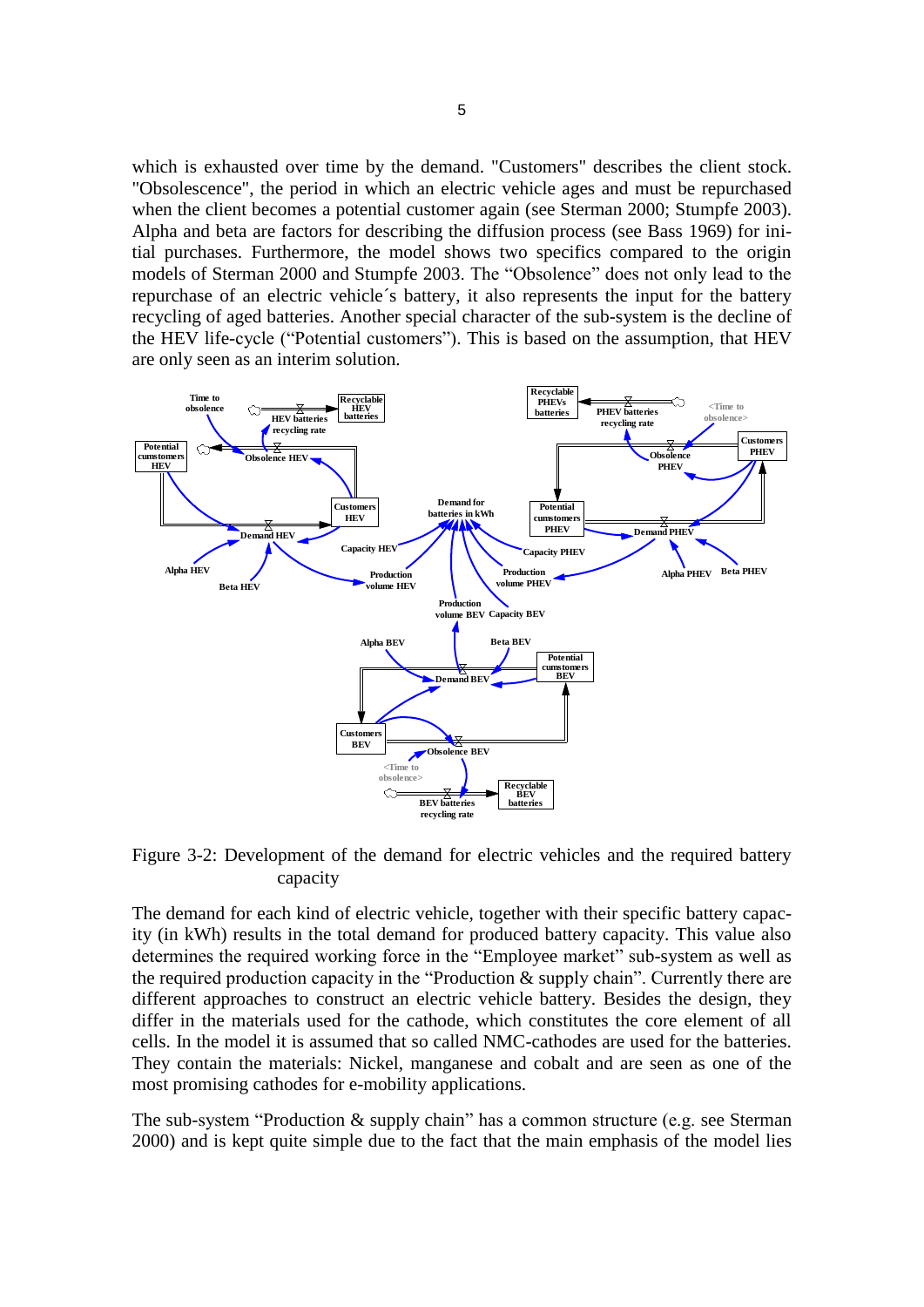on the sub-systems "Employee market" and "Raw material market". Nevertheless it is necessary to transform the production orders into the final battery. Therefore the subsystem consists of three parts which are depicted in [Figure 3-3.](#page-6-0)

The actual transformation process takes place in the "Production  $\&$  supply chain", whereat the production rate is dominated by three possible constraints: The existing material capacity, the production capacity of the staff and the installed production capacity. Last named is determined in the part "Capacity adjustment" and follows the demand for batteries in kWh. Because of the novelty of the production processes for EV batteries, production rejects are playing a prominent role and cannot be ignored. This fact is taken into account by the "Production yield" which improves over the course of time from 70 % up to 95%. The rejects are transferred into the sub-system "Raw material market" and are there available for recycling. Finally the third part, "Order rate" offers information about the gap between the current production and the incoming orders.



<span id="page-6-0"></span>Figure 3-3: Parts of the sub-system "Production and supply chain"

The third sub-system "Employee market" represents one of the major parts of the model. As seen above, the production potential of the staff is one of the limiting factors for the production rate. So it is evident, that for a successful production of electric vehicle batteries, a sufficient availability and productivity of employees is essential. To achieve the necessary reliability for the employment rates, current data from the German "Federal Institute for Employment" were evaluated for the professional groups (see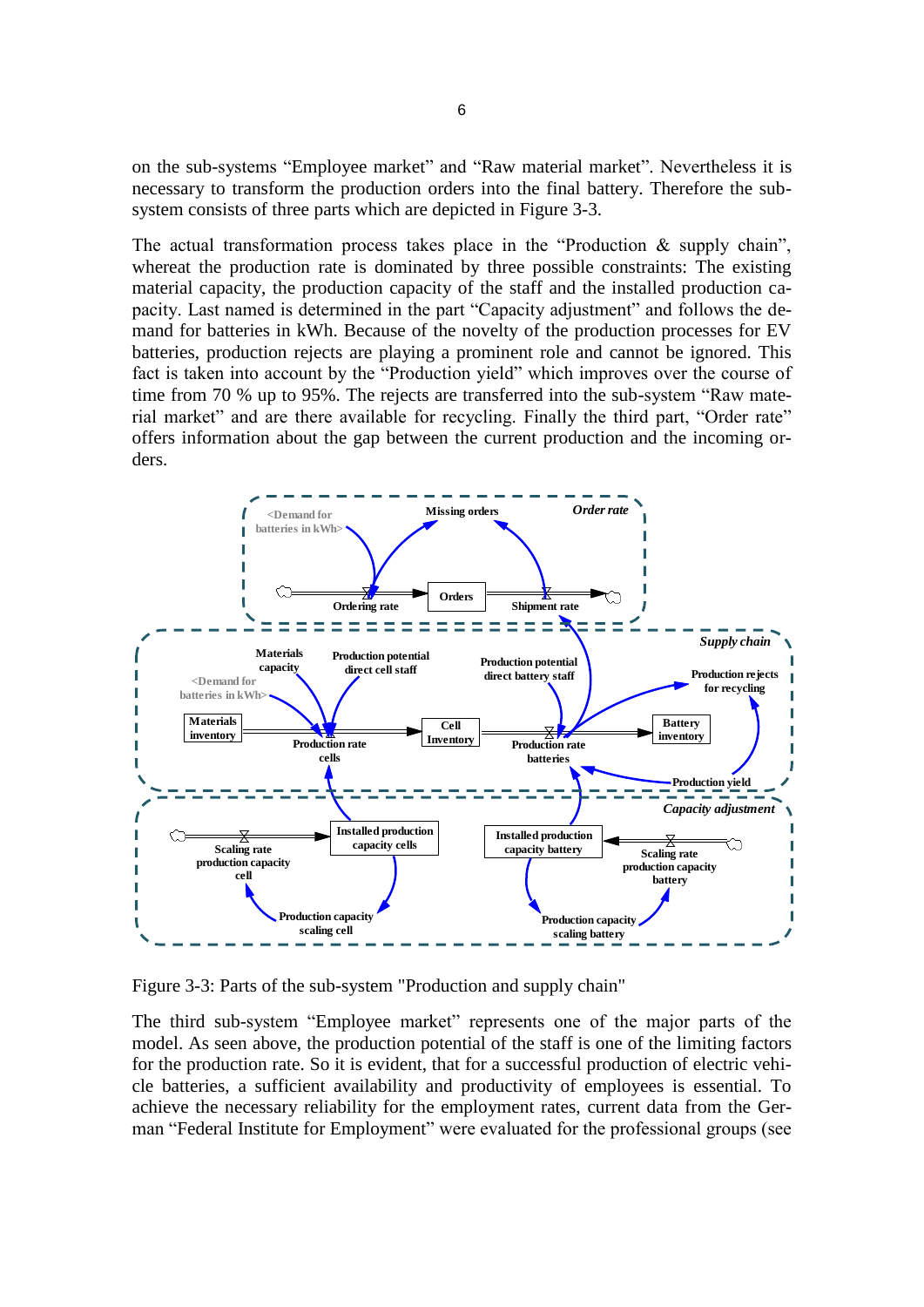Destatis 2012). It was taken into account, that cell production and battery production are different knowledge areas and hence, different qualifications are needed. While the emphasis in the cell production lies on chemistry close-by qualifications, the demand for the battery production is by nature from the field of electronics. To consider these different demands for qualification the sub-system includes for each group one adjustment part. The part for the cell staff is illustrated representatively in [Figure 3-4.](#page-7-0)



<span id="page-7-0"></span>Figure 3-4: The cell staff employment as part of the sub-system "Employee market"

The cell staff adjustment is regulated by the demand for batteries, the available qualified staff and by the "Scale factor productivity". Each employee is able to process a certain amount of kWh. This could lead to the assumption, that with a rising amount of kWh the number of employees also rises in linear manner. But by scale effects and the ongoing advances in processing technology, each employee can handle a growing amount of kWh over the time. The initial values for the scale factor and the required employees are based on information from the Argonne Laboratory (see Nelson et al. 2011).

The last sub-system "Raw material market" represents the process of material procurement and the recycling of batteries, from obsolete cars as well as from the production rejects. Also some approaches for modelling the effects of recycling in system dynamics exist (see Vlachos et al. 2007 or Schröter 2006). But the authors are not aware of any approach concerning the recycling of batteries from EV. The sub-system attends to the cathode materials already mentioned above. The different amount of these materials in a cell as well as the possible yield from recycling is based on the "LithoRec"-process (Buchert et al. 2011). Currently there exists, with the exception of some pilot lines, no facility that is able to recycle materials in a way to use them as primary materials again.

Nevertheless with a rising amount of electric vehicles and recyclable batteries this is only a matter of time. But due to the lack of required information concerning the reuse as primary materials, there is, although this option is in the model integrated (indicated by the dotted arrow in [Figure 3-1\)](#page-4-0), no feedback from recycled material back into production. However, the influence of the recycled material on the future material procurement can be depicted and the recycled material is available to be sold on the stock market, which enables an analysis of the net present value. For this analysis, informa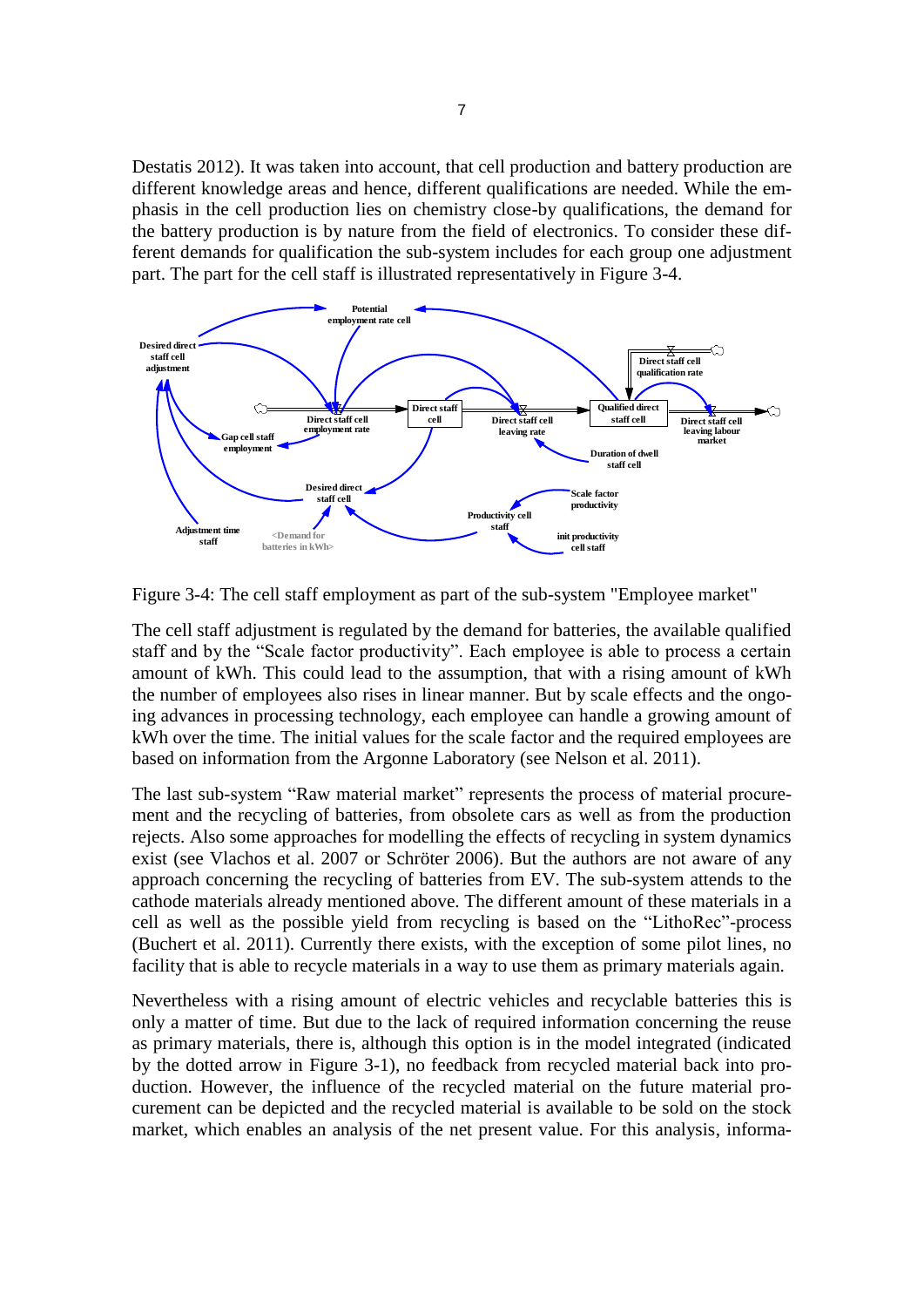tion from an existing recycling centre by the Belgian enterprise "Umicore" are used (see EUWID 2011). Furthermore it is possible to examine the share of the required material in its annual global production. The according data is taken from U.S. Geological Survey (see USGS 2013). [Figure 3-5](#page-8-0) depicts representatively the recycling of lithium.



<span id="page-8-0"></span>Figure 3-5: Lithium recycling as part of the sub-system "Raw material market"

Based on the "Recyclable kWh", the "yield" – and "collecting rate", the recyclable material can be determined. The "material rate lithium" is designed in a way to use all of the recycled material before ordering additional material.

The four sub-systems are already sufficient for a first model to depict the dynamic hypothesis, carry out simulation runs and gain first insights in the dynamic effects on raw materials and employment.

## **4 Dynamic effects on raw materials and employment**

In order to test the dynamic hypothesis and to generate a deeper understanding of the system's behaviour, various simulation runs and tests were conducted. Some exemplary runs are shown in the following and interpreted to build first hypotheses. The relevant variables changed for the tests are listed in [Table 1.](#page-9-0)

The information about the "Potential customers" is derived from a model developed for the "Office of Technology Assessment at the German Bundestag" which is based on the European transport model "ASTRA" (see Fermi et al. 2012 and Schade et al. 2012). Numbers for the initial employees as well as the productivity factor are calculated from information given in Nelson et al. 2011. The rates for the collection of batteries until the year 2016 are published in the EU's "battery directive 2006/66/ec" (see European Union 2006). For the model it is assumed, that after 2016 the development of the rates continues in the same manner as before. Finally, the information about the qualification rates is published in the German statistical yearbook (see Destatis 2012). It is assumed that for the cell staff, apprentices and graduates from chemical professions match the requirement profile, while for the battery production electrical professions are more suited. Furthermore machine and systems operators are able to work in both areas with an equal share.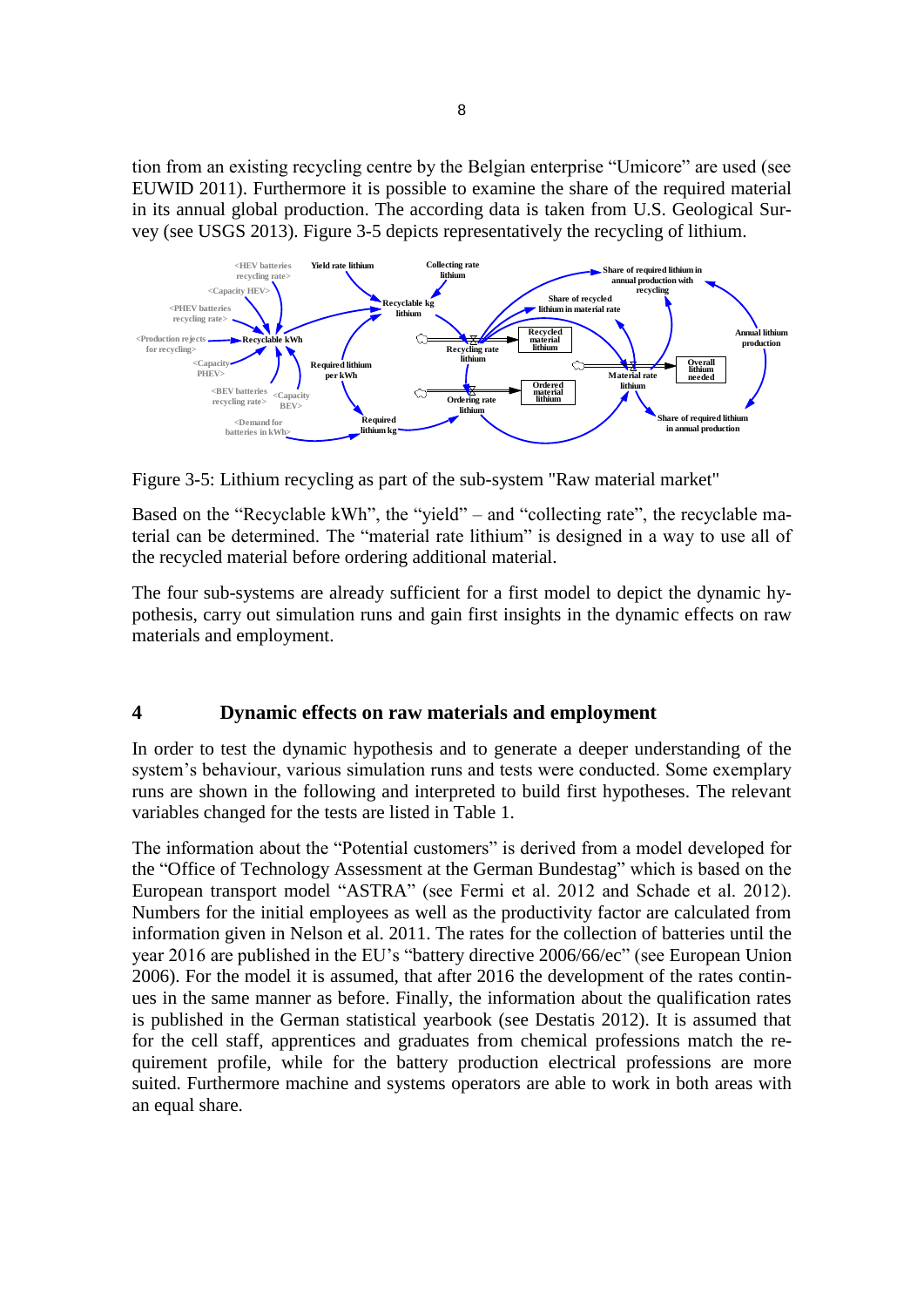|                                     | <b>Potential</b><br>customers<br><b>HEV</b> | <b>Potential</b><br>customers<br><b>PHEV</b> | Potential<br>customers<br><b>BEV</b> | <b>Initial</b><br>employees<br>cell | <b>Initial</b><br>employees<br>battery | <b>Qualification</b><br>rate cell | <b>Qualification</b><br>rate battery | Productivity<br>factor | <b>Collecting rate batteries</b>                               |
|-------------------------------------|---------------------------------------------|----------------------------------------------|--------------------------------------|-------------------------------------|----------------------------------------|-----------------------------------|--------------------------------------|------------------------|----------------------------------------------------------------|
| <b>Base run</b>                     | 12.055.516                                  | 4.987.941                                    | 3.605.359                            | 198                                 | 63                                     | 158                               | 509                                  | 0.1                    | 0.25(2012)/0.45(2016)/<br>0.65(2020)/0.85(2024)/<br>0.95(2028) |
| Oil age                             | 14.459.089                                  | 6.189.727                                    | 98.786                               | 198                                 | 63                                     | 158                               | 509                                  | 0.1                    | 0.25(2012)/0.45(2016)/<br>0.65(2020)/0.85(2024)/<br>0.95(2028) |
| <b>Electric age</b>                 | 14.293.346                                  | 6.652.062                                    | 4.870.639                            | 198                                 | 63                                     | 158                               | 509                                  | 0.1                    | 0.25(2012)/0.45(2016)/<br>0.65(2020)/0.85(2024)/<br>0.95(2028) |
| <b>Adjustments</b><br>in simulation |                                             |                                              |                                      |                                     |                                        | 247                               | ٠                                    | 0.5                    | 0.95                                                           |

<span id="page-9-0"></span>Table 1: Overview of the variables and constants used for the simulation runs

Due to the fact that not all graduates are going to work in the field of battery production, it is expected, that every fifth graduate is willing to work in the battery production. However, it is considered that from these potential employees only further 20 % possess the required qualification level. In the following the model and its behaviour will be shown by means of the "Base run" scenario.

## **4.1 Results of the "Base run" scenario**

The "Base run" scenario starts, as shown in [Table 1,](#page-9-0) with a lower number of potential customers for HEV and PHEV compared to the other two scenarios. Nevertheless it is estimated that BEV will also play a dominant role in the observed period. [Figure 4-1](#page-10-0) depicts the diffusion of the different kinds of electric vehicles as well as the resulting demand for produced kWh battery capacity, which is needed to equip the vehicles with an according battery. It can be observed, that the diffusion of the HEV shows the fastest growing curve. This is reasonable because of the lower costs for HEV batteries. The HEV reach their peak between 2019 and 2020 before they steadily deplete. The PHEV are growing more slowly and peak in 2022. Their number will finally level off at a value around 450.000 vehicles. The demand for BEV is beginning to rise at the same time when the HEV growth curve begins to turn. They develop slowly but constantly, until they reach the same level as the PHEV in 2030.

[Figure 4-1](#page-10-0) shows the impact of the diffusion of all types of electric vehicles on the total demand of batteries and hence, on the battery capacity measured in kWh. The demand follows the rise of the Hybrid electric vehicles but while their number declines, the demand for batteries stays on comparable level. The reason for that lies in the higher amount of kWh needed for PHEV or BEV. While HEV only contain a battery with 3 kWh, the PHEV are equipped with a 15 kWh battery and BEV even with 30 kWh. By means of that, the lower number of those is able to compensate the effect of falling demand for HEV.

To serve the market with the desired amount of batteries an equivalent number of employees is needed to produce them. The potential for a high degree of automation is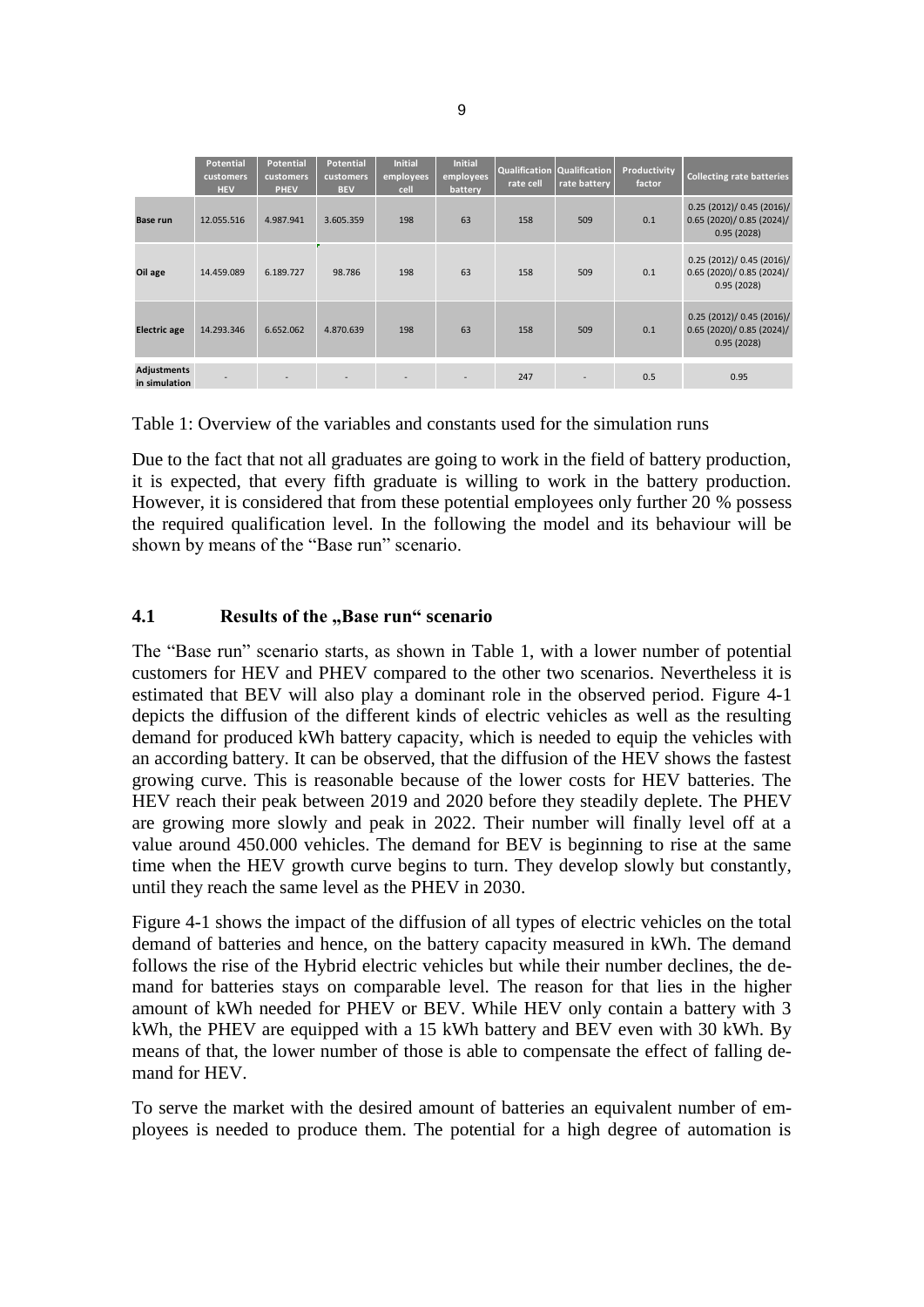higher in the battery production than in the cell production. Due to that fact we assume, that an employee in the battery production is able to produce a higher amount of kWh than an employee in the cell production. This effect results in different numbers of employees for each stock. The employees required to produce the desired kWh shown in [Figure 4-1](#page-10-0) are depicted in [Figure 4-2.](#page-11-0)



<span id="page-10-0"></span>Figure 4-1: Diffusion of electric vehicles and the involving demand for batteries measured in kWh, for the "Base run".

The effect of different productivity levels gets clear by analyzing at the relation between the cell staff and the battery staff. The required number of employees in cell production is with a value of 770 more than three times higher. The required indirect staff levels at around 80 employees. While the graph for the battery and indirect staff flattens and follows the curve of demand, the curve for the cell employees is still constantly rising. The reason for that anomaly can be detected on the lower diagram of [Figure 4-2.](#page-11-0) While there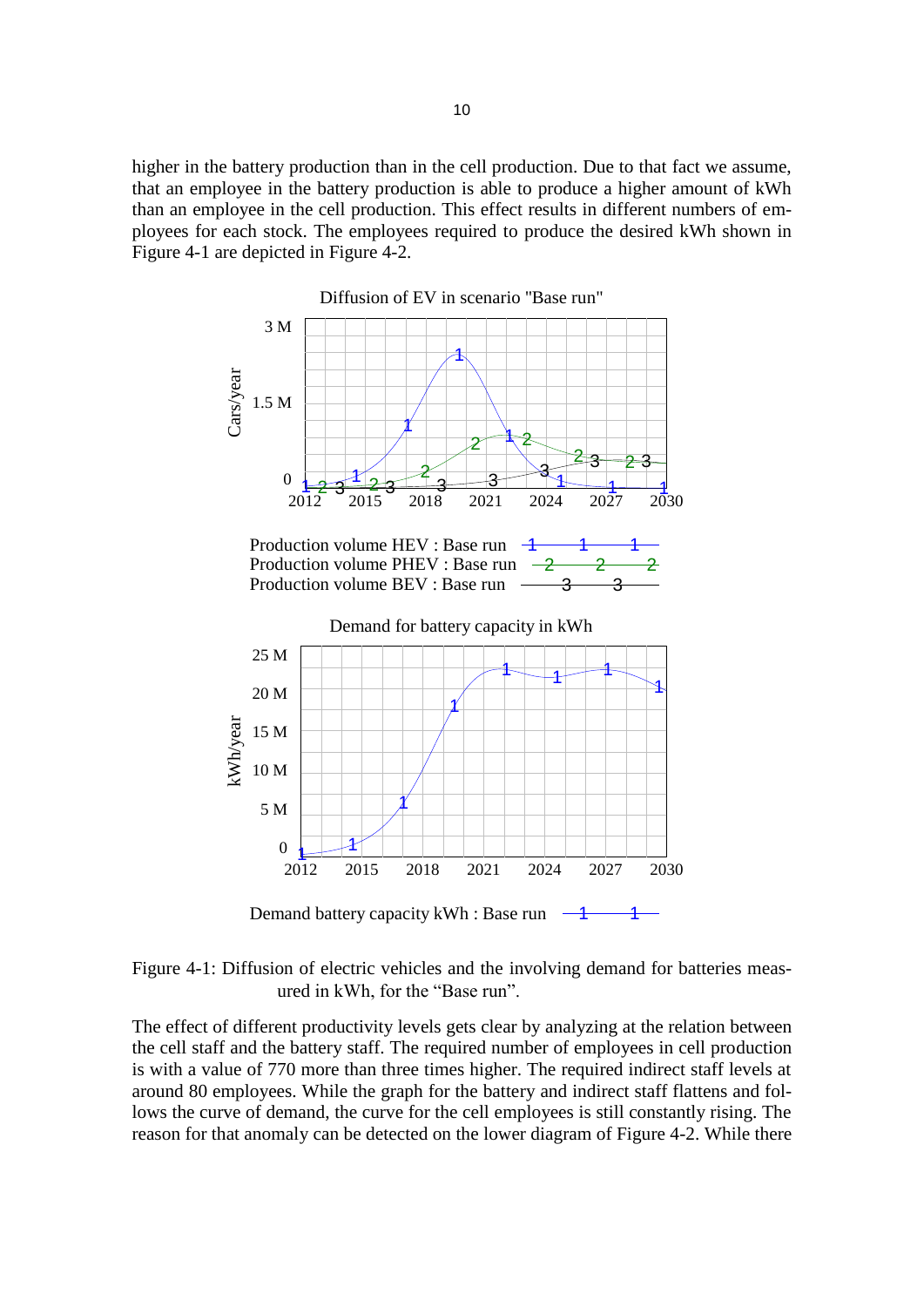are no recruitment deficits for the battery and indirect staff, the cell production suffers under an insufficient recruitment rate beginning with the year 2016.



<span id="page-11-0"></span>Figure 4-2: Development of the employee stock and the deficits in recruitment

Besides the dynamic effects on employment, the recycling constitutes the second emphasis of the model. To generate a better understanding, the required material for the battery production is compared to the annual global production in the year 2012. Three materials which are all contained in the cathode of the observed cell type were closer examined: Lithium, cobalt and nickel. Their share in production according to [Figure 4-1](#page-10-0) is depicted in [Figure 4-3.](#page-12-0)

The development for required material is similar to the demand curve. But while the share of nickel constantly lies under 1%, the share of lithium and cobalt constitute nearly 10% of the annual production, only for Germany. The lower diagram of [Figure](#page-12-0)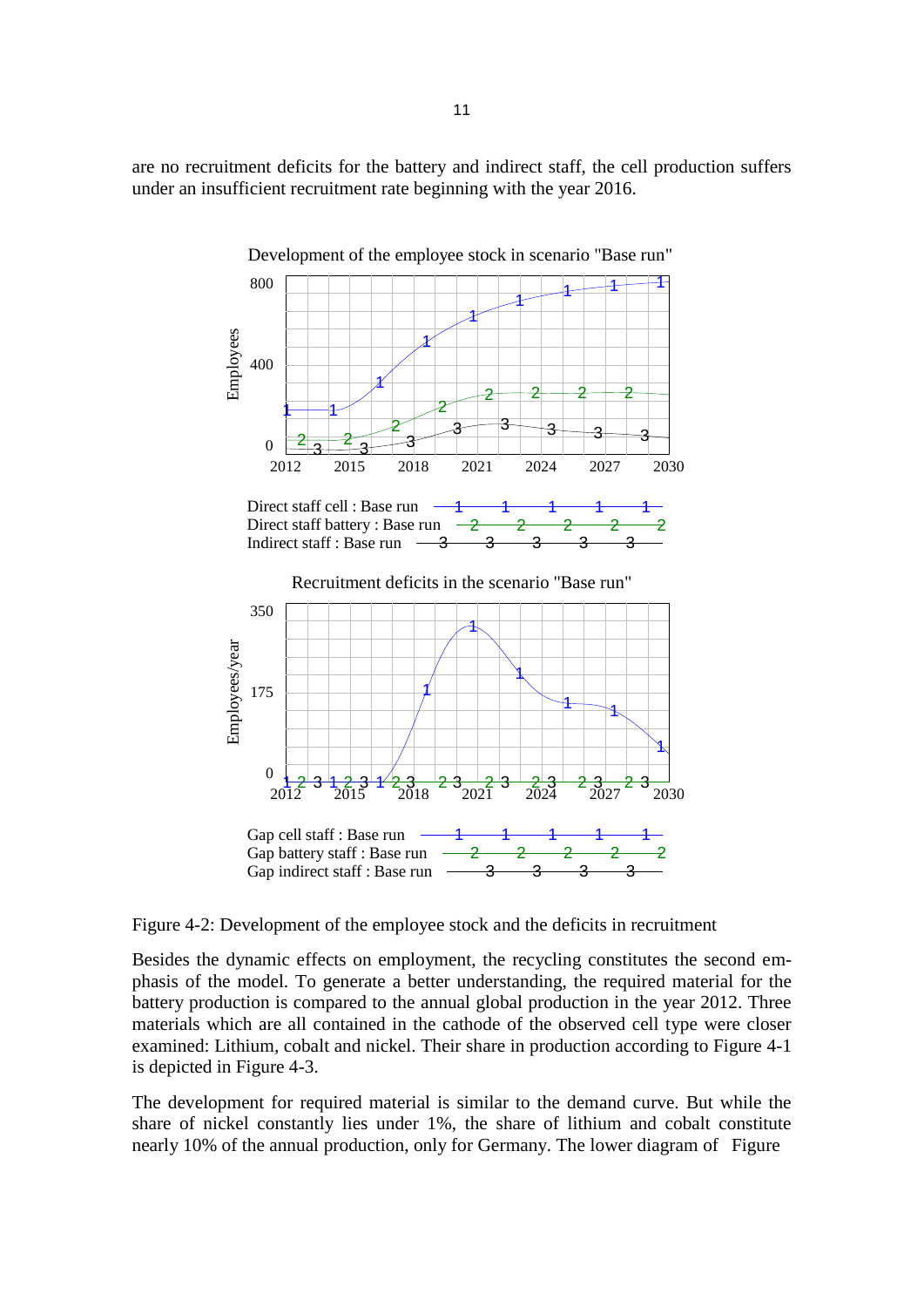4-3 explores how this big share can be in influenced by establishing recycling activities for used and rejected batteries.

Although collecting rates were introduced before, values between 25% and 45% show no effects on the share of the annual production. The development of both curves proceeds similar until 2020 when the collecting rate rises to 65%. The steadily rise is cut down and peaks in 8% share of the annual production. Afterwards, further two changes in the collecting rate take place and lead to an instantly drop in share. Finally, in the year 2030, the share e.g. for cobalt dropped down on 2 %, compared to 8.2 % without recycling measurements before.



<span id="page-12-0"></span>Figure 4-3: Share of required material in annual production with and with recycling

Consequently, we can determine that recycling slows down the demand for raw materials for the battery production and may help saving resources. But this is just one side of the medal. Recycling not only has to fulfil the claim to be ecological reasonable but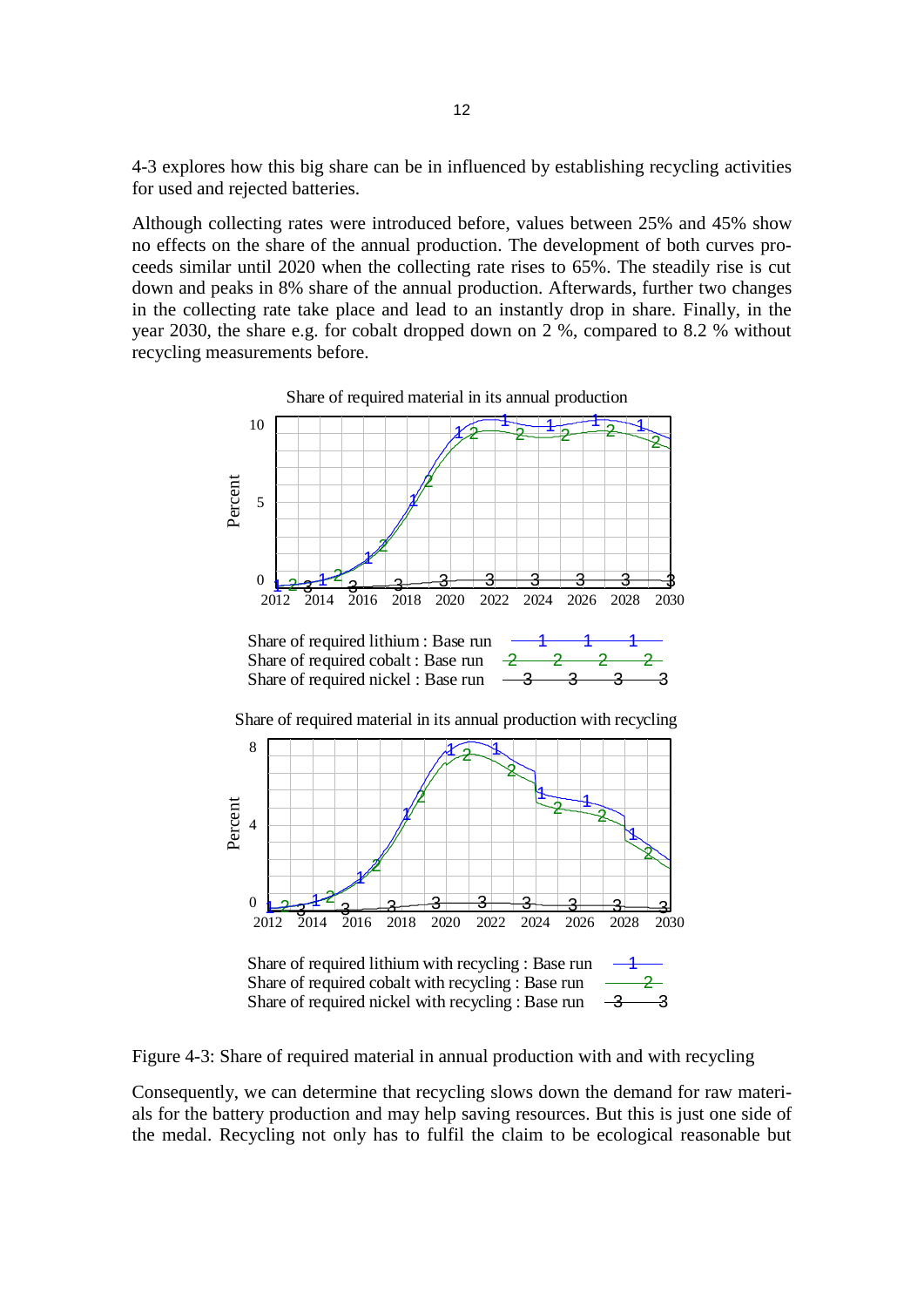economical, too. To analyse recycling from an economical point of view, it is necessary to take most battery materials or those with the biggest share in value into account. Therefore the observed materials were complemented by aluminium, copper and stainless steel (type 1.4301). Their share in the battery (see Buchert et al. 2011) was converted into the specific share per kWh. Together with current data from the stock market the value of the recycled material can be calculated. To be able to recycle these materials, recycling centres and -capacity is required. The required invest and the installed recycling capacity is derived from a recycling centre from "Umicore" in Hoboken. The investment is calculated with  $25M \in$  and the capacity with an equivalent of 150.000 car batteries (see EUWID 2011). Based on the described data and assumption, the net present value for recycling is determined in [Figure 4-4.](#page-13-0)

The net present value keeps falling until the year 2024 due to high number of HEV batteries, which only contain a small number of materials but require additional invest for recycling capacities. After 2024 the effect of batteries with a higher capacity becomes visible. The curve of the net present value turns and reaches a positive value in the year 2028.



<span id="page-13-0"></span>Figure 4-4: Net present value for the recycling of EV batteries in scenario "Base run"

However the general development of the electromobility is hardly to predict. To examine the effects of alternative futures on raw materials and employment we will take further two scenarios into account: "Oil age" and "Electrical age". The scenarios will be shortcut in following with: OA (Oil age), EA (Electrical age) and BR (Base run).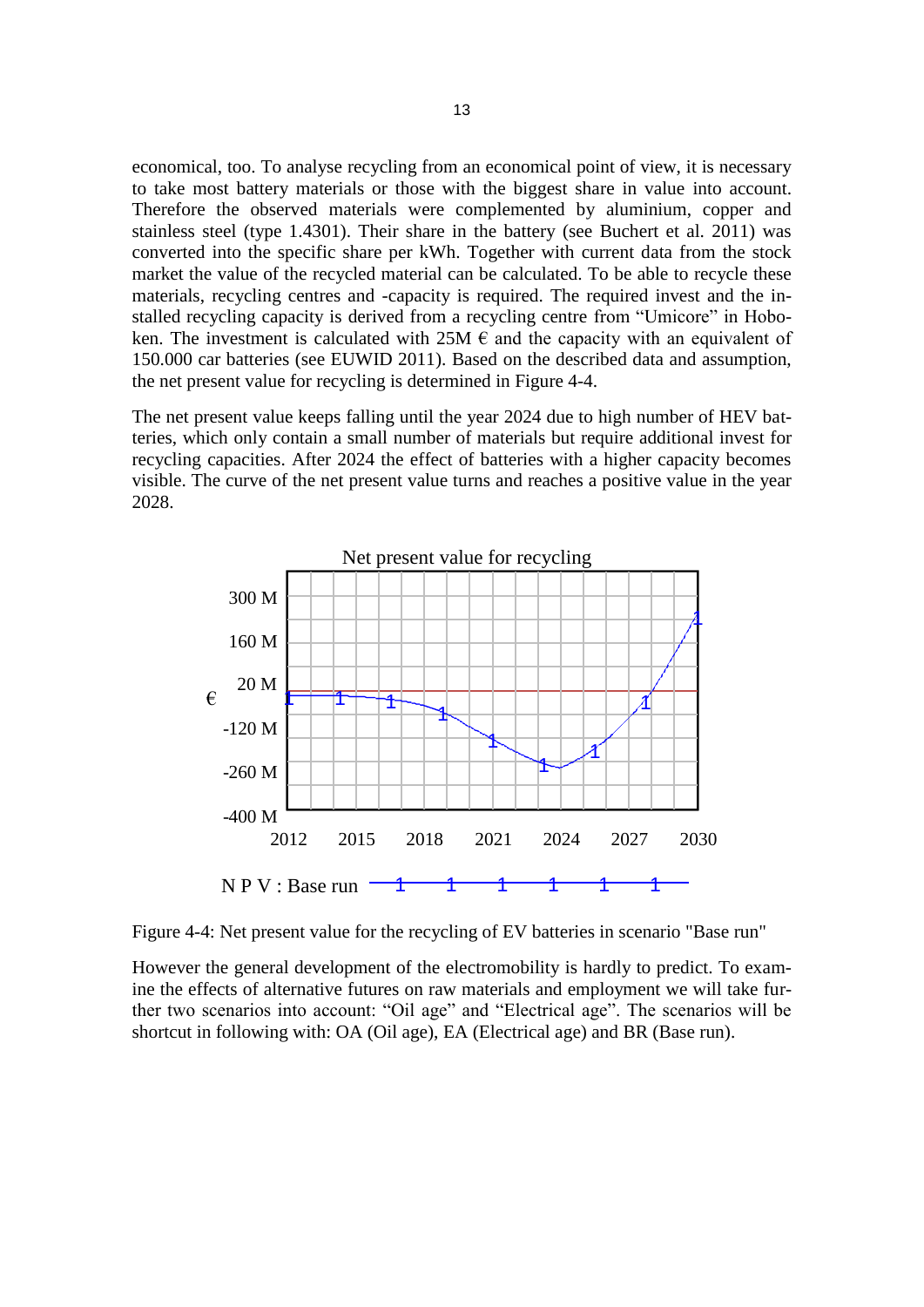#### <span id="page-14-1"></span>**4.2 Effects on employment**

The input values for the following scenarios are listed in [Table 1.](#page-9-0) The difference in potential customers for EV results in a different development of the overall demand for battery capacity. As shown in [Figure 4-5](#page-14-0) the OA scenario shows a volatile course of the graph. While the EA scenario rises in a constant manner. Settled between both scenarios, concerning amount and development, lies the BR scenario.



<span id="page-14-0"></span>Figure 4-5: Overall demand for kWh under different scenarios

The following Figure 4-6 shows the evolution of the cell staff. While the battery- and indirect staff showed no deficits in recruitment the cell employees need to be closer examined.

Figure 4-6 shows that the development of employees in the OA scenario follows the graph for battery demand. In contrast, the graphs of the scenarios BR and EA converge to a specific amount. The lower part of Figure 4-6 gives the reason for that behaviour. While there is only a low number of missing employees for the OA scenario, a big gap exists between desired and recruited employees for the other two scenarios.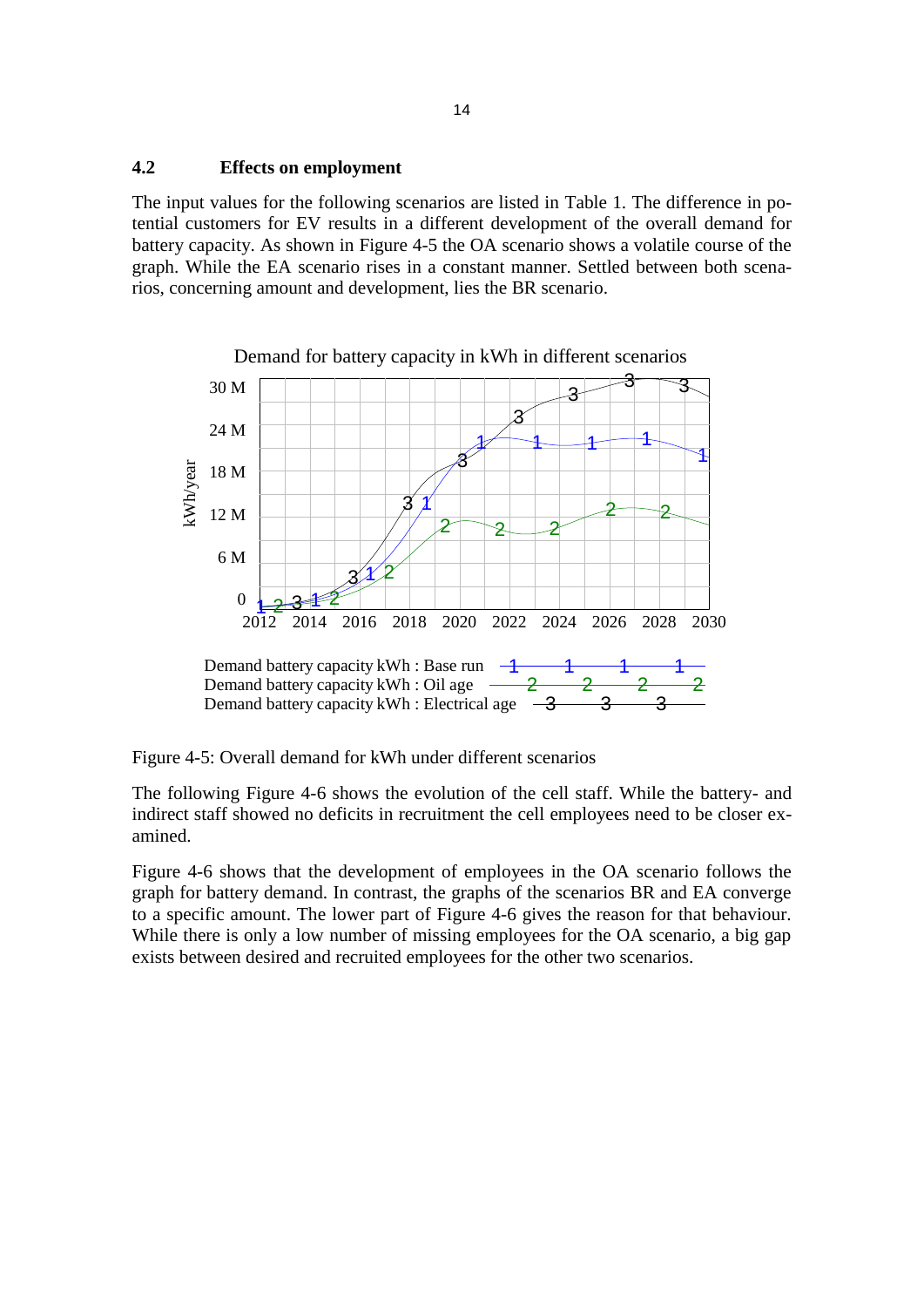

Figure 4-6: Direct cell staff and recruitment deficits under scenarios

To reduce or even negate the gap in recruitment the influence of two possible options are tested in the following. First in [Figure 4-7](#page-16-0) the effect of an increased productivity of the cell staff is analysed. This could come from a higher level of automatisation or scale effects and is expressed by the "Scale factor productivity". This factor will be raised from 0.1 to 0.5.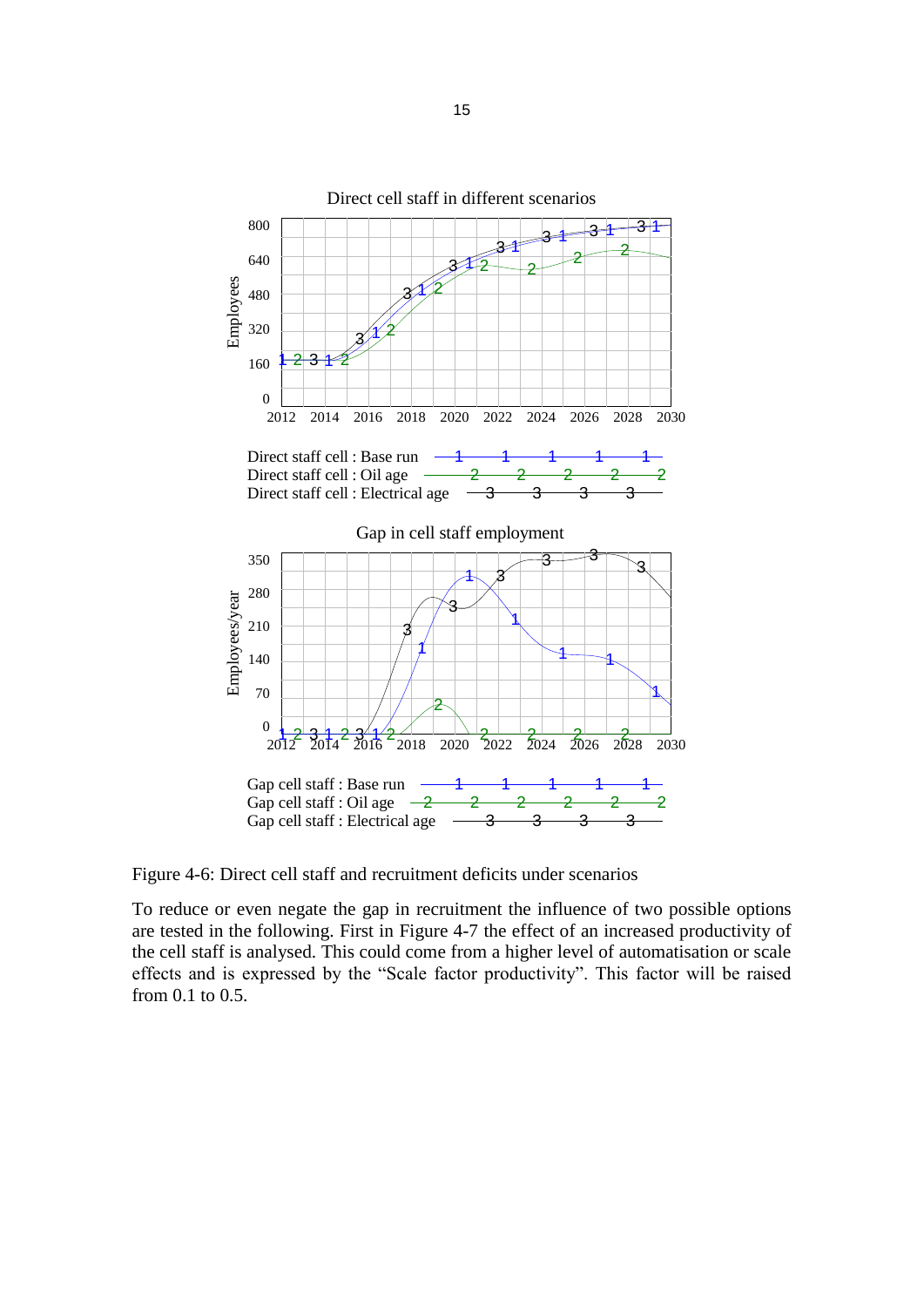

<span id="page-16-0"></span>Figure 4-7: Effect of an increased productivity on the recruitment deficit

By an increased productivity the gap in recruitment can be cleared in the OA scenario. Furthermore, the deficit in the scenarios BR and EA can be reduced be a third. But nevertheless there still exists a deficit in those scenarios.

The second option constitutes an increased qualification rate for cell employees. Therefore the rate is adjusted according t[oTable 1.](#page-9-0) It is now assumed, that every fourth graduate is willing and qualified to work in the cell production. The effect of this measure is depicted in [Figure 4-8.](#page-17-0) The productivity is reduced back to the initial value.

[Figure 4-8](#page-17-0) shows the major effect of this measure. All graphs are following now the curve of demand. This already indicates, what the lower part of [Figure 4-8](#page-17-0) confirms. There no longer exists a deficit in recruitment.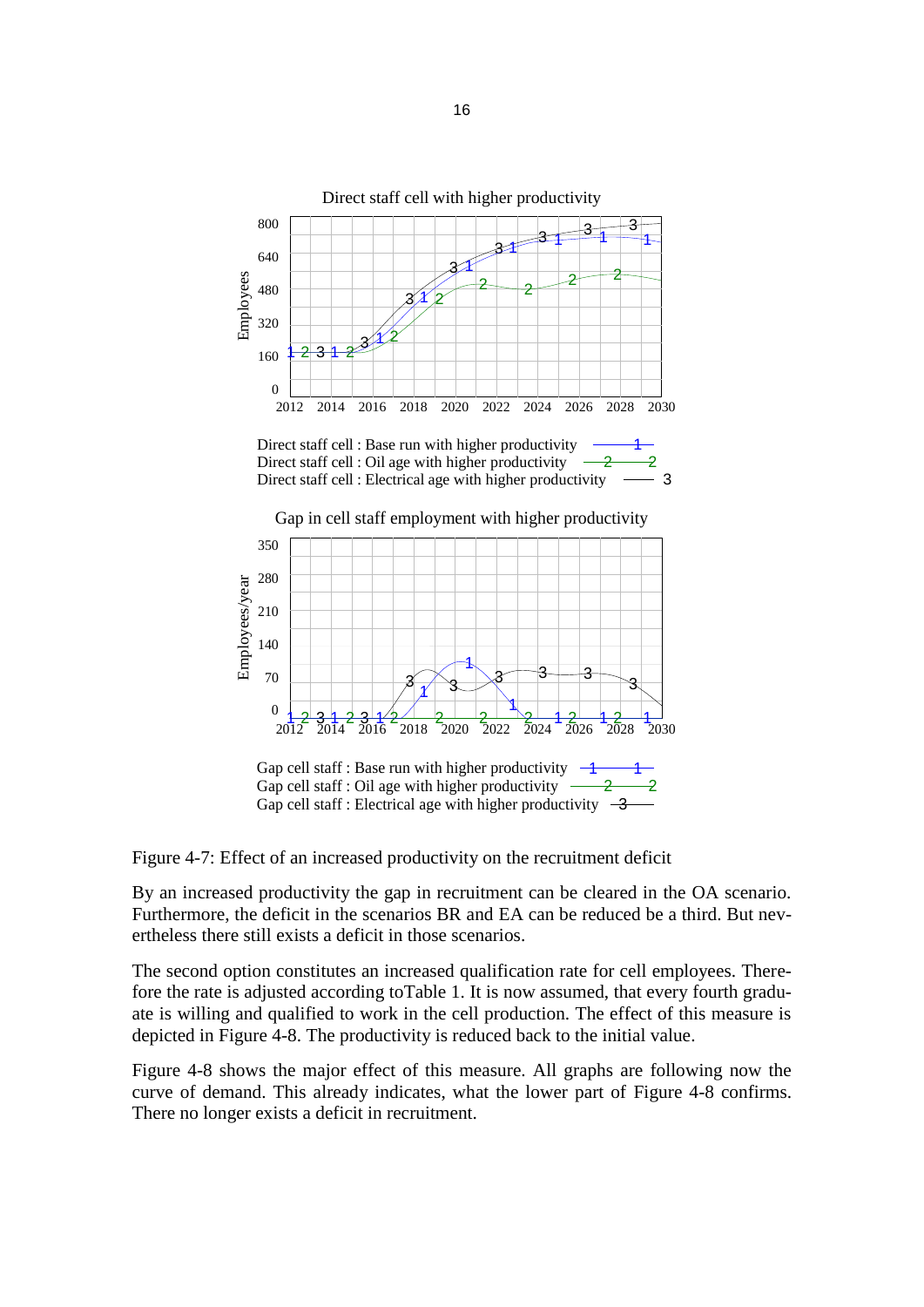

<span id="page-17-0"></span>Figure 4-8: Effect of an increased qualification rate on the employment deficit

## **4.3 Effects on raw materials**

Similar to the extended analyses done in chapter [4.2,](#page-14-1) this chapter focuses on the effects on raw materials under different scenarios. Therefore [Figure 4-9](#page-18-0) depicts the share of required cobalt in its annual production, with and without recycling. The reason why the emphasis lies on cobalt is on the one hand, that its share in production is very high (see [Figure 4-3\)](#page-12-0) and on the other hand, cobalt not only posses an economical value, it is additionally characterized as a "critical raw material" by the European Union.

As already examined in the BR scenario, the recycling has a major effect on the share of required cobalt on its annual production. The impact of this effect varies according to the scenarios. While in the OA scenario the share is reduced by nearly 3,5 %, the impact in the EA scenario is with a reduction of 7,8 % down to a value of 3,65 % unmistakable.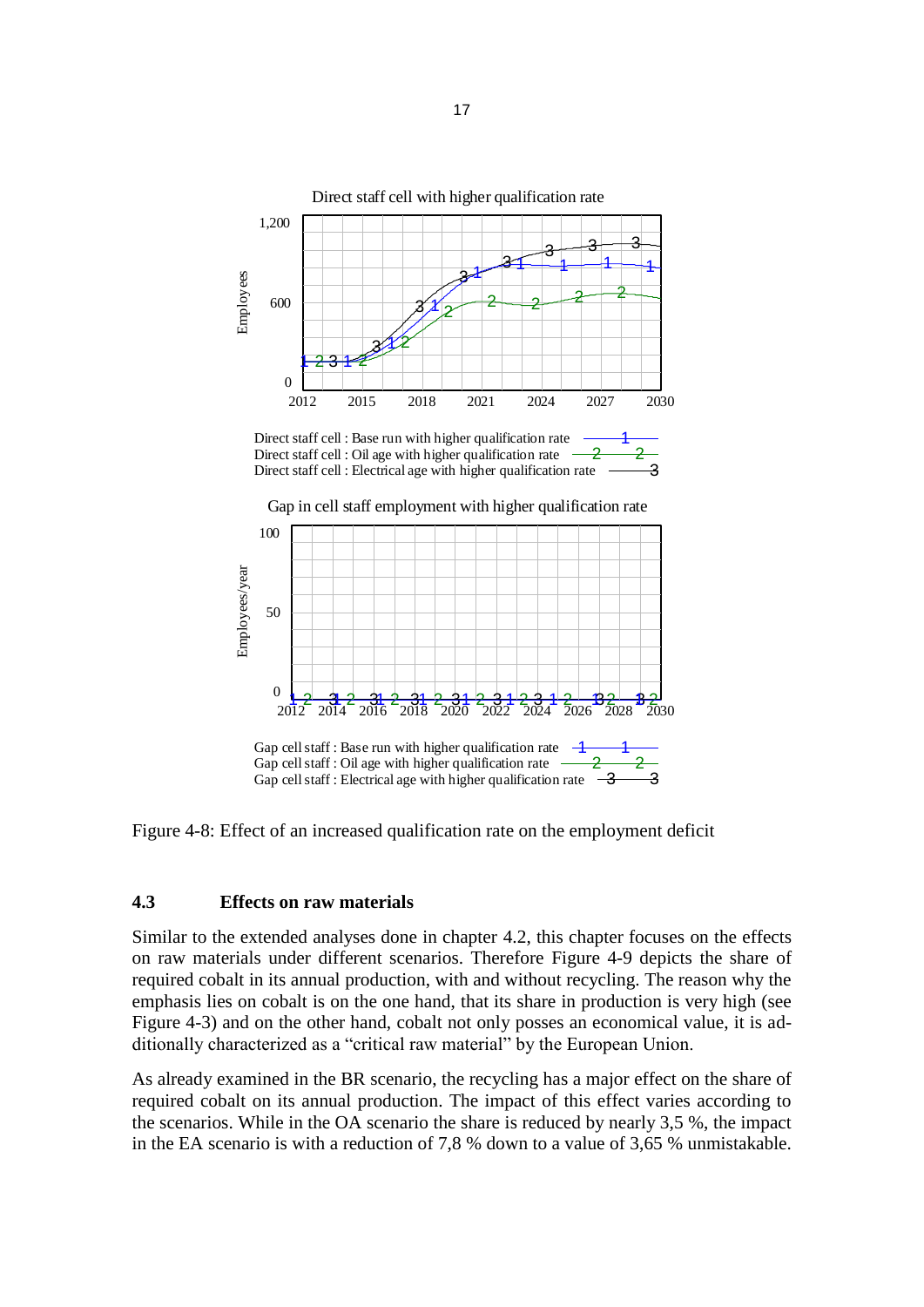By introducing recycling measurements the peak share in the EA scenario (2027) can be reduced from 12,2% to 6 %.



<span id="page-18-0"></span>Figure 4-9: Share of cobalt in the annual production under different scenarios

In order to achieve insights about the economic appropriateness of the recycling, the net present value for the different scenarios is depicted in

[Figure 4-10.](#page-18-1) It can be observed, that the NPV of the EA scenario declines faster than in the BR scenario. The reason for that can be found in the high initial number of HEV. However, after the curve turns, the NPV reaches the same value in 2030 like in the BR scenario. In contrast, the NPV of the OA scenario stays constantly negative and ends up in the year 2030 with a value of -430 million  $\epsilon$ .

<span id="page-18-1"></span>

Figure 4-10: Net present value of recycling with collecting steps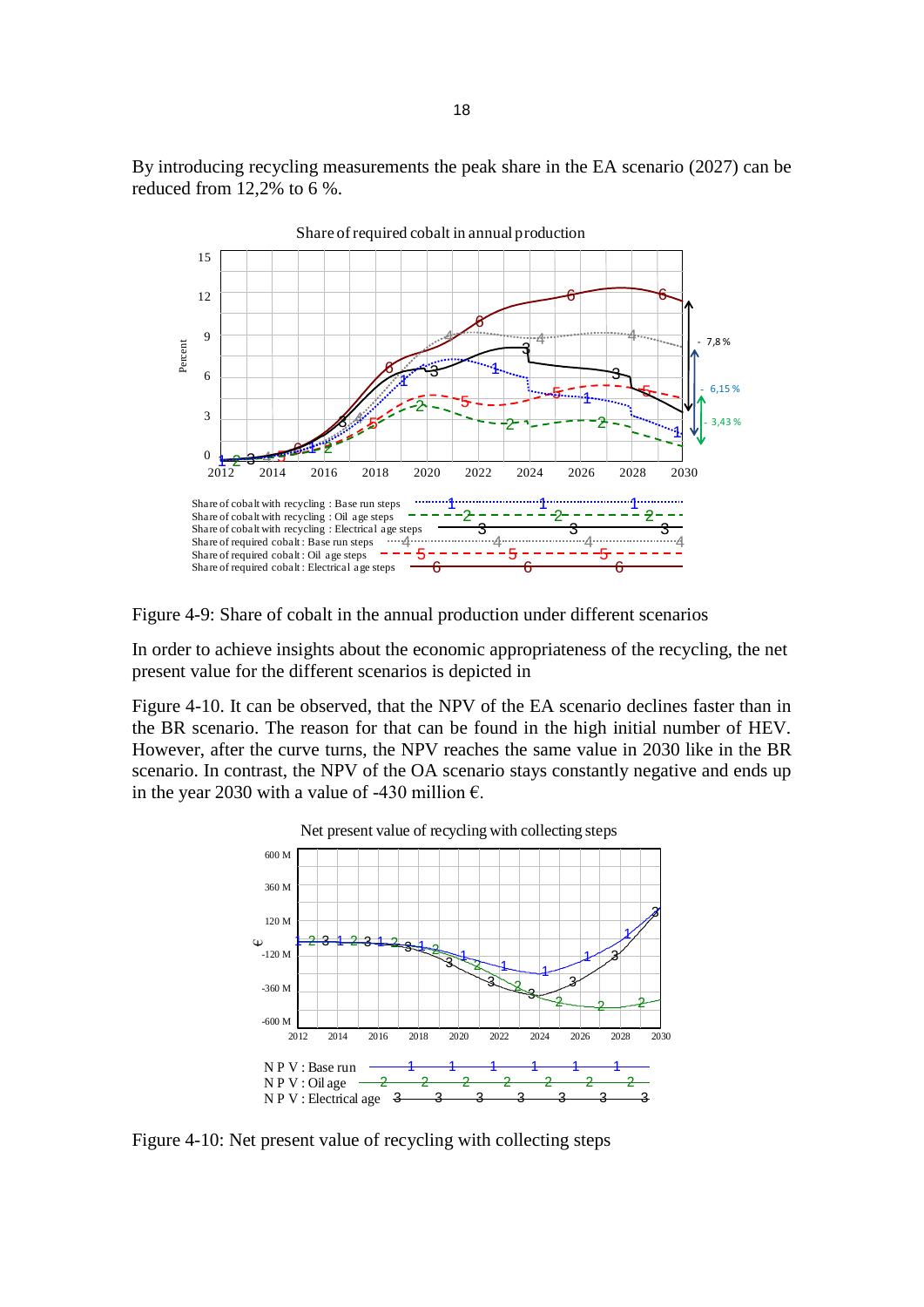As shown in the two figures above, recycling offers a great ecological potential, while the economical is in the medium term not given. For that reason the following [Figure](#page-19-0)  [4-11](#page-19-0) compares the default collecting rate with a rate starting in the year 2012 with a value of 95%. The fundamental idea behind that assumption is that the customers lease the batteries. After the leasing period, the battery goes back to the manufacturer. By this means the battery stays in the property of the enterprise, by what such a high collecting rate can be achieved.



Share of required cobalt with early recycling

<span id="page-19-0"></span>Figure 4-11: Effect of an early high collecting rate

On the first glance, it becomes obvious, that the early recycling concept leads to a lower share in the middle of the observed period. Both concepts end up with the same value. This is reasonable because both have a final value of 95%. A specific occurs in the year 2020. While the share drops in the "collecting step" concept, it raises in the "early recycling" concept.

It was mentioned above, that rejected batteries are available for recycling. With the progress in production technology, the yield increases. This happens in the years 2016 and 2020. However, in the year 2020 the yield is only increased by 10 % to its final value of 95%. But in contrast to the year 2016 where no effect is visible, this increase coupled with the higher production rate leads for the "early recycling" concept to a step in the share. This effect also takes place in the "collecting step" concept, but there it is negatetd by the increased collecting rate which is introduced at the same time.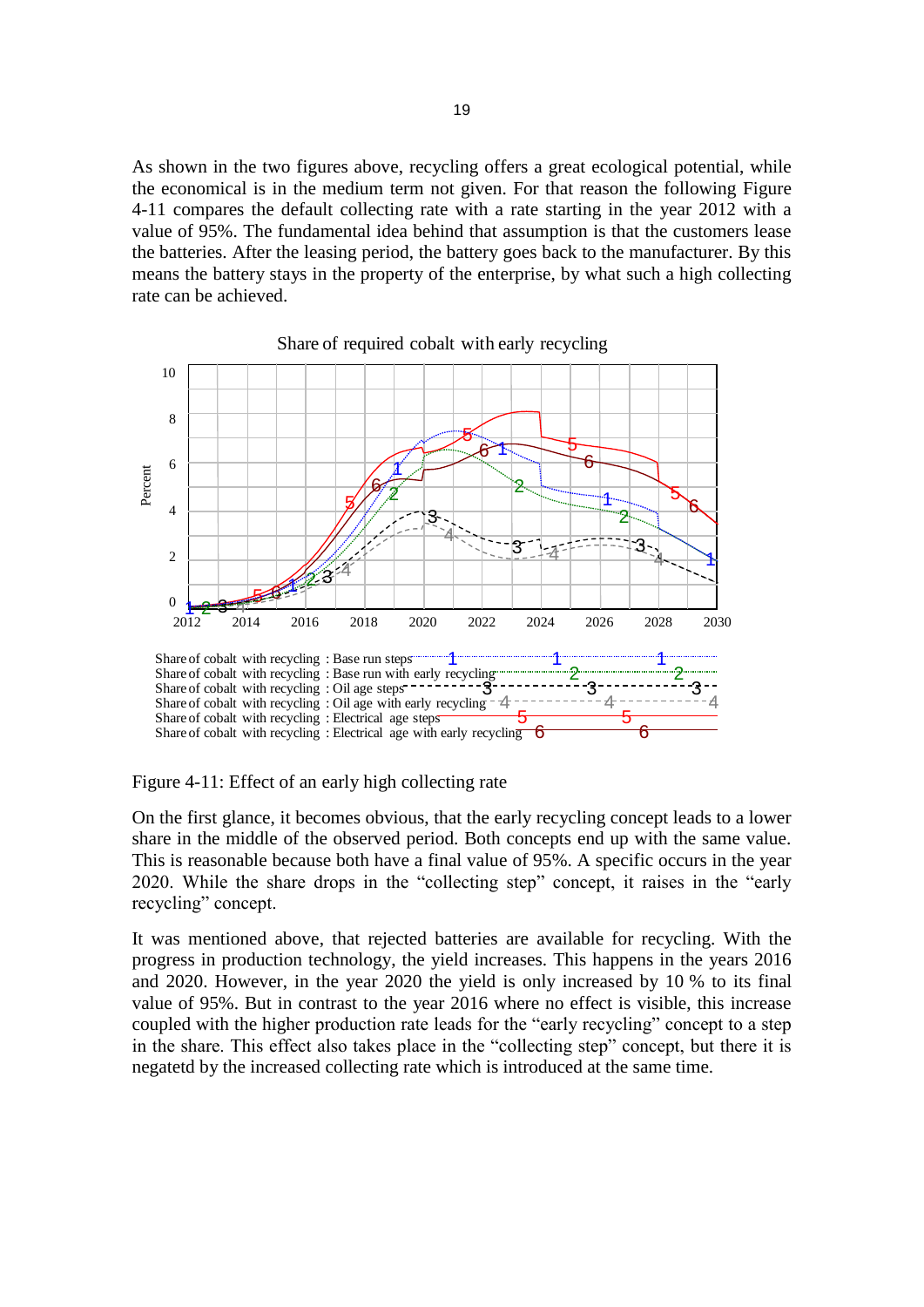As a result from [Figure 4-11](#page-19-0) in the "early recycling" concept the share of required cobalt is lower. In [Figure 4-12](#page-20-0) the economical effect of this higher recycling rate in the midium term is depicted.



<span id="page-20-0"></span>Figure 4-12: Net present value for an early recycling concept and the influence of rising costs for raw materials

The higher and earlier recycling rate inflicted by the "early recycling" concept has a strong impact on the net present value of the scenarios. Both, the BR and the EA scenario reach an economical level in the medium term of the observed period. While the BR scenario reaches that level some years earlier because of the constant level of demand, the EA scenario reaches a higher final net present value due to the still steadily rising demand. Only the OE scenario stays negative. In a further step the effect of rising costs for raw materials and their influence on the NPV of the OA scenario are examined.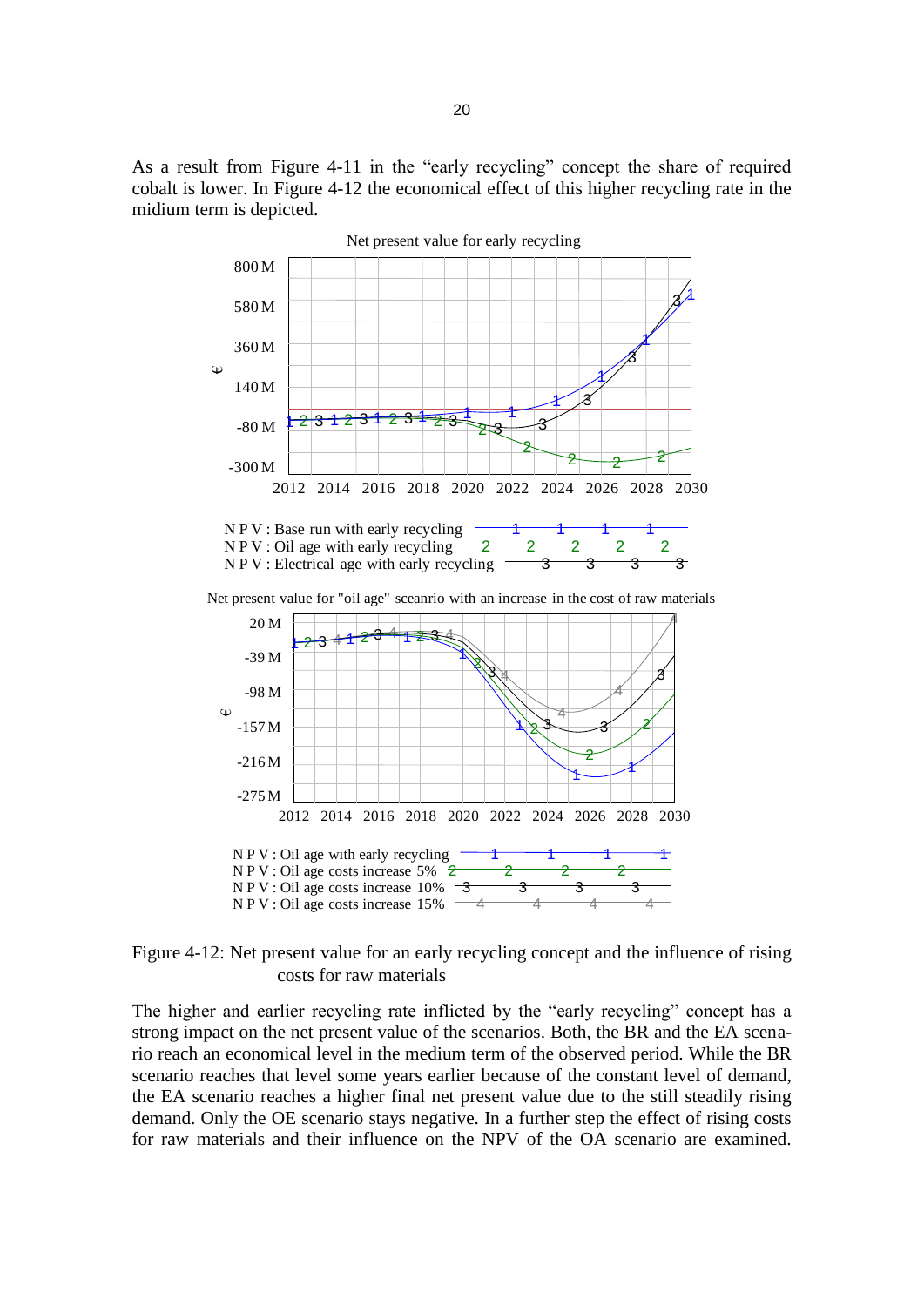While in the previous simulations was assumed that the costs stay on today's level, they are now considered to rise with a rate of 5 %, 10 % or 15 % per year.

The net present value of the OA scenario as shown in the lower part of [Figure 4-12](#page-20-0) stays negative. Only if the costs for raw materials would increase with a rate of 15 % per year, the net present value would reach the positive range just before the period ends.

## **5 Conclusions and Outlook**

This paper presents a simulation model which demonstrates the automotive Li-ion battery supply chain in Germany for the next decades. The model is able to show the dynamics and long-ranging impacts of different EV diffusion scenarios on the battery supply chain and its environment. Consequently, the model gives first insights into future trends and their effects on employment and on raw materials.

First findings show, that there may be a shortage of chemists for the production of lithium-ion cells in future. The expected growth of labour productivity and improvements of the economies of scale may countervail an employee shortage for small or mediumsized sales volumes. Rapid or great market diffusions however will probably lead to lack of qualified staff in Germany.

The demand for lithium and cobalt will be on a very high level in future. This could be especially a problem for cobalt, which is classified as a critical raw material from the EU (European Union). A possibility for slowing down this effect is a faster and earlier increase of the defined recycling quotes. If those quotes are too low the demand of raw material increases inexorable, which may lead to a shortage and an increase of prices of some relevant resources. Higher recycling quotes ensure solid production rates of batteries in the next decades.

Summing up, we can formulate the following findings as hypotheses:

- $\triangleright$  A fast and great diffusion leads to a gap of available employees in cell production, whereas employees in battery production seem to be no limiting factor
- $\triangleright$  The employment gap in cell production may be slowed down by increasing the productivity level until the year 2020
- $\triangleright$  The remaining gap may be closed by increasing the qualification rate up to 150 percent compared to the value of 2012
- $\triangleright$  Depending on the scenario, the demand for raw materials may be reduced up to 50 percent in the year 2025 and 75 percent until the year of 2030 by means of recycling activities
- $\triangleright$  An early introduction of high recycling quotes is essential to avoid the "recycling gap" during the stages of great diffusion between the years of 2020 and 2028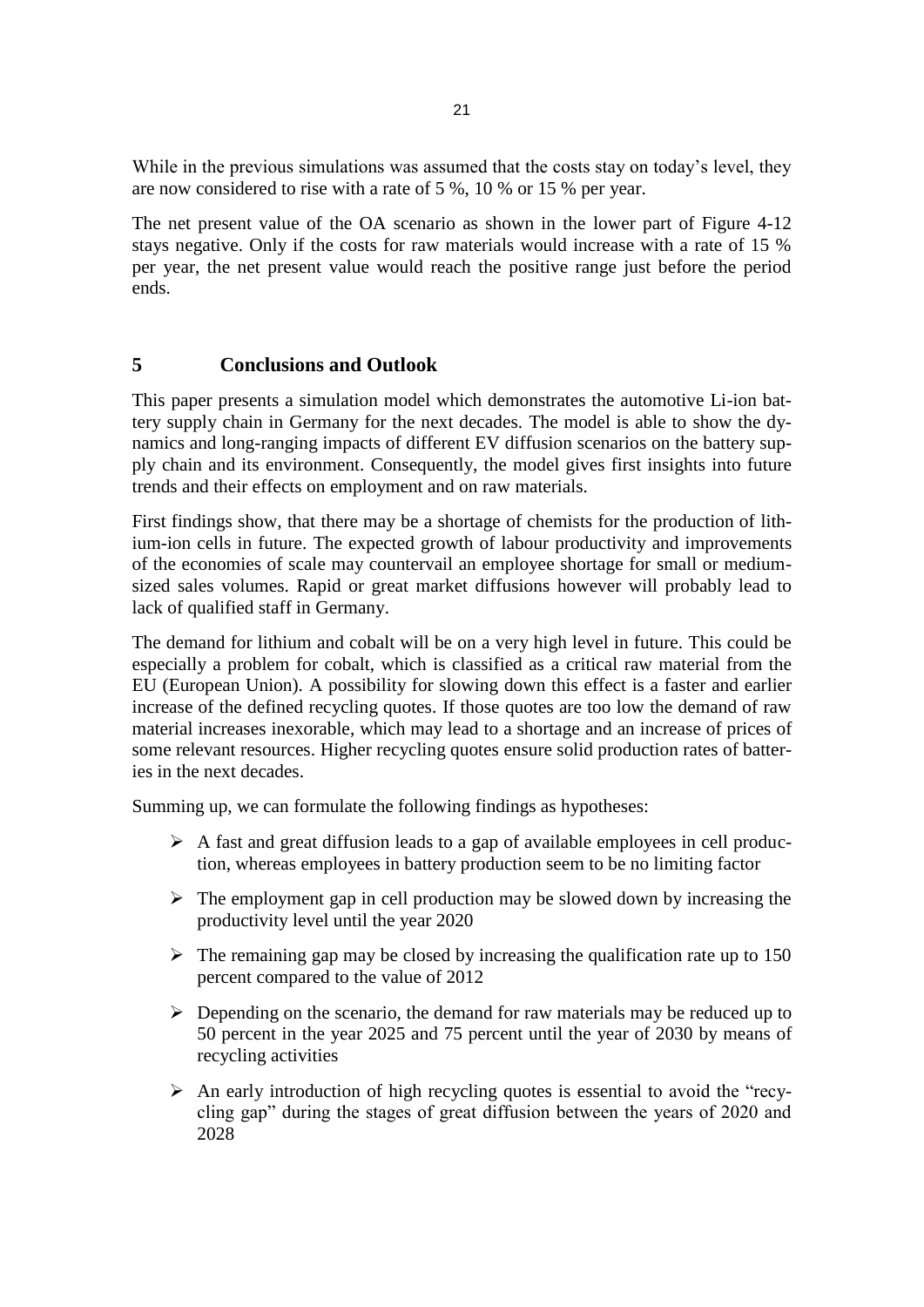$\triangleright$  An early introduction of high recycling quotes rises the economic potential of battery production extremely

However, this study gives just some insights, basing on a first system dynamic simulation model. The system structure of the supply chain in reality is much more complex than the structure of our model. Model boundaries may be changed and their impacts on results should be checked. Purchase prices for batteries were not considered, nor were the strategic decisions of companies taken into account. This model should be regarded as a first step and as a base for improved and enhanced battery supply chain models.

# **Acknowledgment**

The authors would like to thank:

- the Fraunhofer Gesellschaft and state ministries of Baden-Württemberg for funding this study as part of the project "regional eco mobility 2030" (REM 2030)
- the German Federal Ministry of Education and Research (BMBF) for funding this study as part of the project "Energiespeicher-Monitoring für die Elektromobilität (EMOTOR)''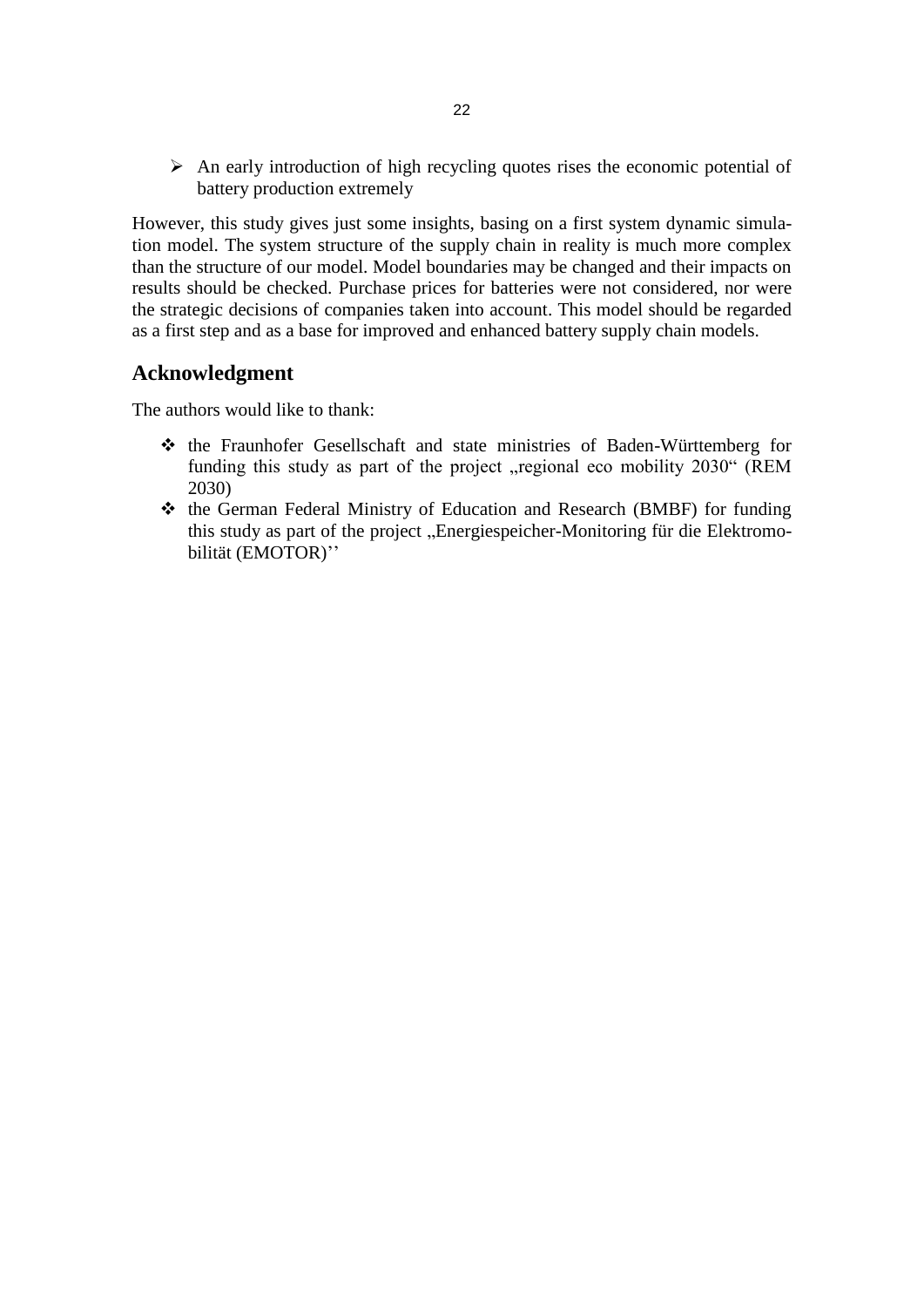#### **6 References**

- Bass, F. M. (1962): A New Product Growth Model for Consumer Durables, in: Management Science, Vol. 15, No. 5, pp. 215-227.
- Buchert, M., Jenseit, W. Merz, C, Schüler, D. (2011): Ökobilanz zum "Recycling von Lithium-Ionen-Batterien" (LithoRec), Darmstadt.
- Brooker, A., Thornton, M., Rugh,J. (2010): Technology improvement pathways to costeffective vehicle electrification. Technical Report 2010-01-0824, National Renewable Energy Laboratory.
- Destatis (2012): Statistisches Jahrbuch 2012 Deutschland und Internationales, Wiesbaden.
- European Union (2006): Directive 2006/66/EC of the European parliament and of the council.
- EUWID (2011): Umicore eröffnet neue Anlage für Batterierecycling. Online: [http://www.euwid](http://www.euwid-recycling.de/news/international/einzelansicht/Artikel/umicore-eroeffnet-neue-anlage-fuer-batterierecycling.html)[recycling.de/news/international/einzelansicht/Artikel/umicore-eroeffnet-neue](http://www.euwid-recycling.de/news/international/einzelansicht/Artikel/umicore-eroeffnet-neue-anlage-fuer-batterierecycling.html)[anlage-fuer-batterierecycling.html](http://www.euwid-recycling.de/news/international/einzelansicht/Artikel/umicore-eroeffnet-neue-anlage-fuer-batterierecycling.html) (12.3.2013).
- Fermi F., Fiorello D., Krail M., Schade W. (2012): The design of the ASTRA-EC model. Deliverable D4.1 of ASSIST (Assessing the social and economic impacts of past and future sustainable transport policy in Europe). Project cofunded by European Commission 7th RTD Programme. Fraunhofer-ISI, Karlsruhe, Germany.
- Fleischmann, M. (2001): Quantitative models for reverse logistics, Springer, Berlin.
- Keith, D.; Sterman, J.; Struben, J. (2012): Understanding Spatiotemporal Patterns of Hybrid-Electric Vehicle Adoption in the United States, Proceedings of the 30th International System Dynamics Conference, St. Gallen, Switzerland.
- Kley, F.; Lerch, C.; Dallinger, D. (2011): New business models for electric cars  $-A$ holistic approach, in: Energy Policy, Vol. 39, No. 6, pp. 3392-3403.
- Lehr, C.; Milling, P. (2009): From Waste to Value [A System Dynamics Model for](https://ub-madoc.bib.uni-mannheim.de/27799)  [Strategic Decision Making in Closed-Loop Supply Chains,](https://ub-madoc.bib.uni-mannheim.de/27799) Proceedings of the 27th International System Dynamics Conference, Albuquerque, NM, USA.
- Maier, F.H. (1998): New product diffusion models in innovation management A system dynamics perspective. In: System Dynamics Review, 14 (4), S. 285-308.
- Milling, P.M.; Maier, F. (1996): Invention, Innovation und Diffusion Eine Simulationsanalyse des Managements neuer Produkte, 48, Berlin: Duncker & Humboldt.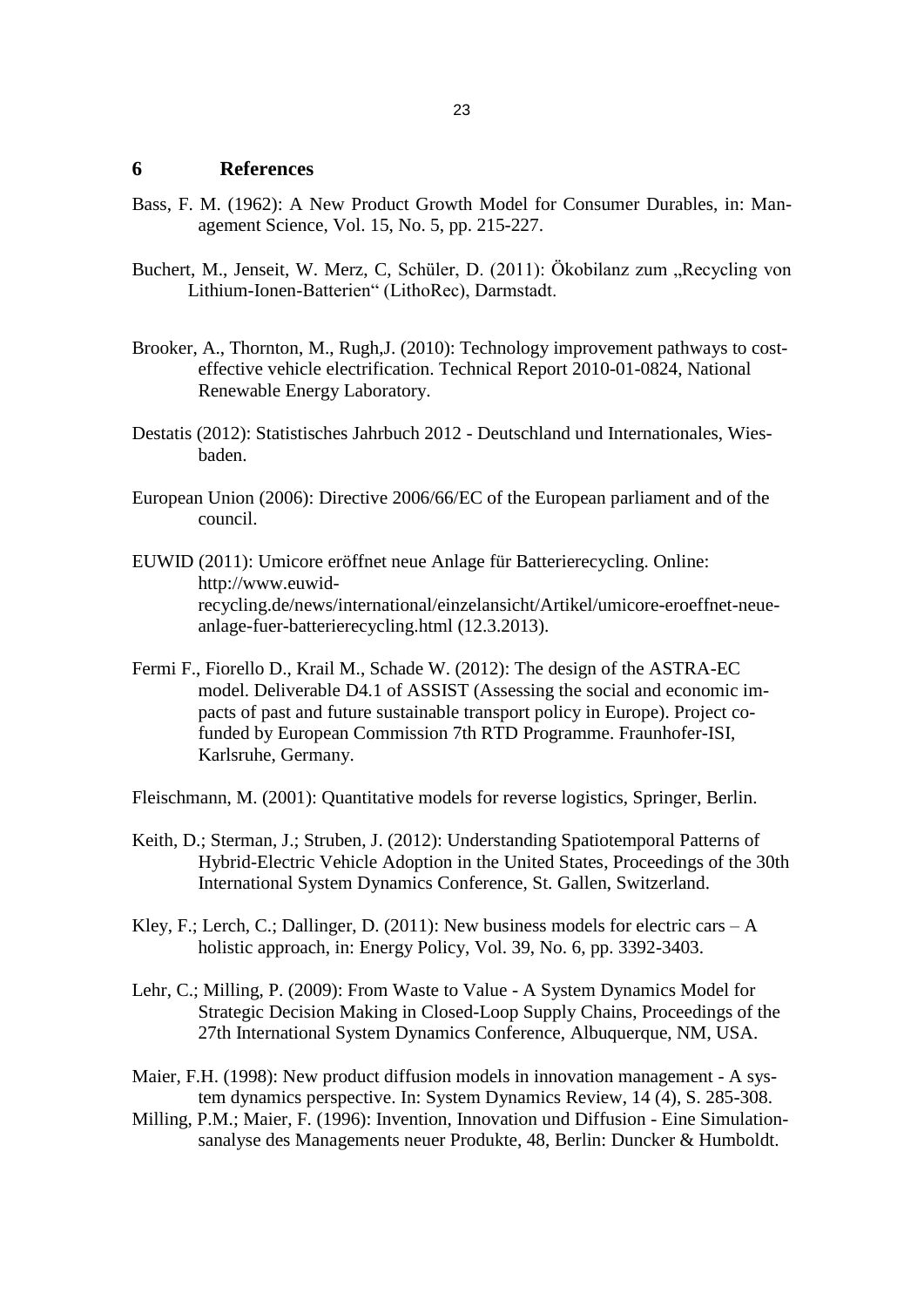- Milling, P.M. (2002): Understanding and managing innovation processes. In: System Dynamics Review, 18 (1), S. 73-86.
- Morecroft, J. (2007): Strategic modelling and business dynamics A feedback systems approach, Chichester: John Wiley & Sons.
- Mutallip, A.; Yasarcan, H. (2012): A Parametric Analysis of the Effect of a Material Supply Line Delay in Stock Management; Proceedings of the 30th International System Dynamics Conference, St. Gallen, Switzerland.
- Nelson, P., Bloom, K., & Dees, D. (2011). Modeling the performance and cost of lithium-ion batteries for electric-drive vehicles: Argonne National Laboratory (ANL), Argonne, IL (United States).
- Nemry, F., Leduc, G., Mun~oz, A. (2009): Plug-in hybrid and battery-electric vehicles: State of the research and development and comparative analysis of energy and cost efficiency.
- NPE Nationale Plattform Elektromobilität (2011): Zweiter Bericht der Nationalen Plattform Elektromobilität, Berlin.
- Rodrigues, L. L. R.; Motlagh, F. G.; Ramesh, D.; Kamath, V. (2012): System Dynamics Model for Remanufacturing in Closed-Loop Supply Chains, Proceedings of the 30th International System Dynamics Conference, St. Gallen, Switzerland.
- Schade, W., Hettesheimer, T., Kinkel, S., Kühn, A. Zanker, C. (2012): Zukunft der Automobilindustrie. Vorläufige Fassung, Berlin.
- Schröter, M.: Strategisches Ersatzteilmanagement in Closed-Loop Supply Chains Ein systemdynamischer Ansatz. Dissertation, Universität Braunschweig. Wiesbaden: Deutscher Universitäts-Verlag 2006
- Spengler, T.; Schröter, M. (2003): Strategic management of spare parts in closed-loop supply chains - a system dynamics approach. Interfaces, Vol. 33, No. 6, pp. 7-17
- Sterman, J. D. (2000): Business Dynamics, Modeling and Simulation for a complex World, New York.
- Stumpfe, J. (2003): Interdependenzen von Produkt- und Prozessinnovationen in industriellen Unternehmen – Eine System-Dynamics-basierte Analyse, Peter Lang, Frankfurt a. M. et al.
- Tate, E. D., Harpster, M. O., Savagian, P. J. (2008): The electrification of the automobile: From conventional hybrid, to plug-in hybrids, to extended-range electric vehicles. In: 2008 SAE World Congress, Detroit, Michigan, April 14–17, 2008. General Motors Corporation, SAE 2008-01-0458